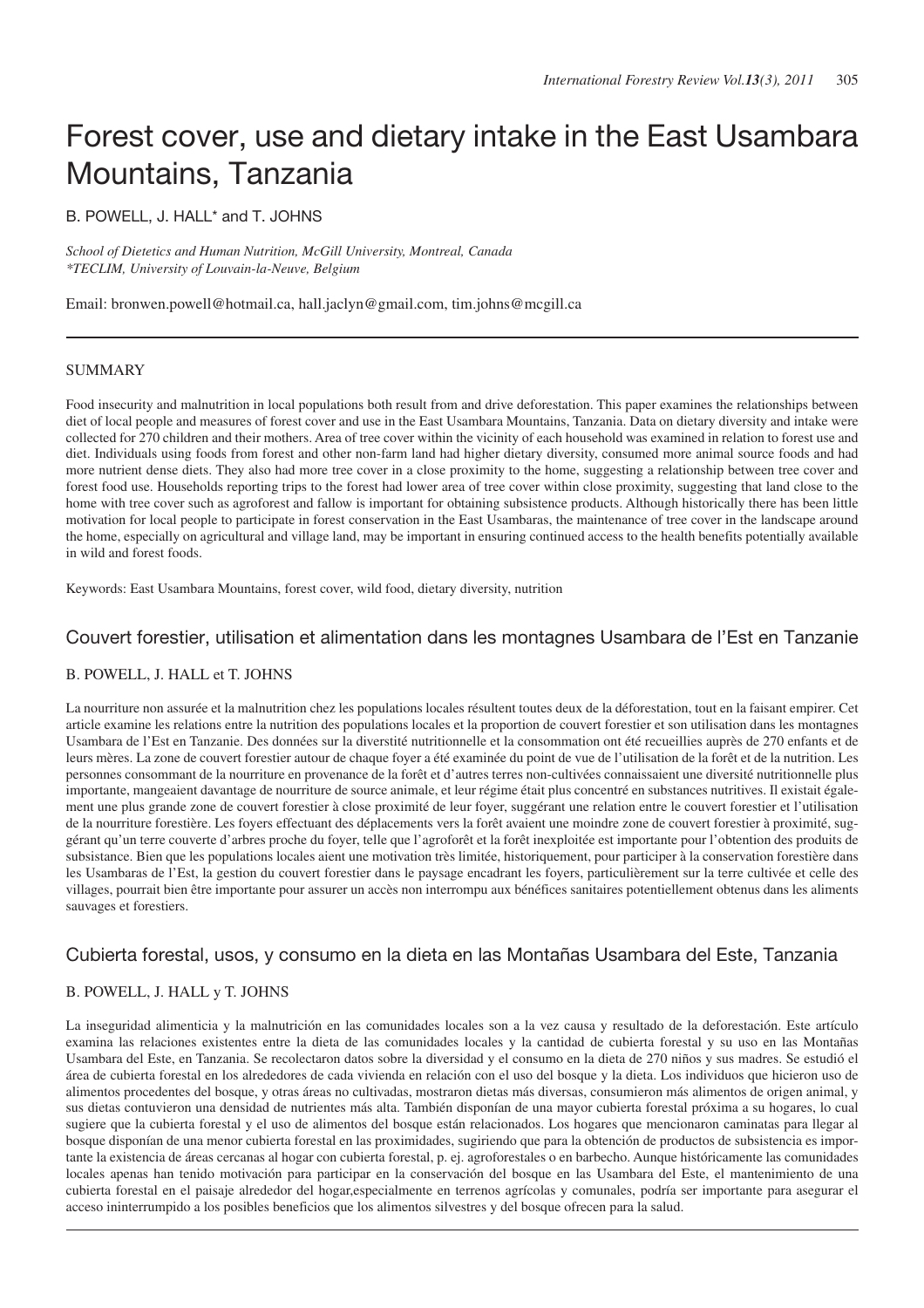#### INTRODUCTION

Human and ecosystem health are integrally linked, in part through the contributions both wild (non-domesticated) and cultivated (domesticated species and crop varieties) biodiversity make to human health by improving food security and nutrition. The role of agricultural biodiversity in improved dietary diversity and human nutrition is increasingly well established (CBD 2006, Johns and Sthapit 2004). Many authors assert the importance of forests and the biodiversity they provide for food security and nutrition (Colfer *et al.* 2006, Johns and Maundu 2006, Vinceti *et al.* 2008), however empirical documentation of these relationships remains scarce. Tree products from forests and agroforests have been suggested to be important in times of food insecurity (Falconer 1990). While the consumption of bush meat is often in conflict with conservation objectives, it is an important part of many local diets (Fa *et al.* 2003, Nasi *et al.* 2008, van Vliet and Nasi 2008). Colfer and colleagues (2006) note that there are likely no contemporary communities in the world which wholly depend on wild gathered food, but that for most communities living in or near forests, these foods make important contributions by supplying micronutrients (e.g. vitamins A or iron) often deficient in food from agricultural and purchased sources, and by providing a safety-net in times of food insecurity. In many settings, the poorest members of the community are also the most dependant on forest resources (Colfer *et al.* 2006, Harris and Mohammed 2003).

Global malnutrition is increasingly attributable to insufficient micronutrients (vitamins and minerals), as opposed to lack of protein and energy. Micronutrient deficiency is associated with growth failure, impaired cognitive development and physical fitness, decreased ability to work, weakened immunity and increased risk of chronic disease (UN-SCN 2004).

Concerns about sustainability of harvesting, even for plant-based forest resources, have in the past often meant that conservation priorities override the importance of forest ecosystems for local nutrition. Over the past two decades, the development of the field of landscape ecology has led the global conservation community to recognize the need to understand the role of humans in landscape level processes, and to approach trade-offs between human and ecosystem health in a more holistic manner (Wiens 2009). Understanding the importance of foods from different land use types (forest, fallow, farm) to the diets of local populations sheds light on the drivers of human actions across landscapes and highlights links between forest conservation, well-being and livelihoods (e.g. Chomitz 2007). Using a landscape ecology approach, incorporating humans as part of the ecosystem (Pfund 2010, Sayer *et al.* 2007), this study seeks to understand the synergies and trade-offs between livelihoods and forests in the East Usambaras by addressing the following three questions: What is the contribution of wild food species (both plant and animal) to the local diet? What is the importance of different land use types in the diets of local people? How does forest use and tree cover in the landscape specifically relate to the local diet and consumption of wild foods?

#### METHODOLOGY

#### **Study site – East Usambara Mountains, Tanzania**

In north-eastern Tanzania, the East Usambara Mountains rise from 200m to over 1200m and receive an average of 1500mm of rain annually (data from 2007–2009). Part of the Eastern Arc Mountains, the East Usambaras are renowned for a high concentration of endemic species (Burgess *et al.* 2007), and have been identified as one of the world's most threatened forest ecosystems (Myers *et al.* 2000), with deforestation prevalent throughout the area's unprotected forests (Dewi and Ekadinata 2010, Hall *et al.* 2009). The area contains moist tropical montane forest above ~600m and some of the last remaining but ecologically important lowland montane forest in East Africa (Brooks *et al.* 2002). Forest in the East Usambaras exists under varying degrees of protection, although most lies within government reserves. The East Usambaras encompass some of the oldest protected areas in East Africa; these have historically excluded local people from management and decision making and placed major restrictions on use by local people. Recently there have been significant efforts to decentralize forest management in Tanzania, including in the East Usambaras, where both joint forest management and community-based forest management have been initiated (Rantala 2010, Vihemäki 2005). Despite these efforts aimed "to promote and facilitate active participation of people in sustainable planning, management, use and conservation of forests" (Vihemäki 2005) access to forests under various types of protection for food (and other resources) remains limited (some deadwood collection has long been allowed in even the most highly protected areas) (Rantala 2010).

Although the Usambara Mountains derive their name from the Wasambaa (Shambaa) people who make them their home, the East Usambaras have always been culturally diverse; home to the Zigua, Bondei, and Digo ethnic groups as well (Willis 1992). The ethnic groups of the area have historically inter-married, a tradition which continued as the area experienced significant in-migration of people looking for employment in the tea and timber industries. Ethnic intermixing in the area was further enhanced by nationalistic (and anti-tribal) values promoted by the Tanzanian government under Nyerere (1964–1985) (Yeager 1989). With a population density of 61 people per square kilometre in the East Usambaras, both population density and population growth are higher than most other biodiversity hotspots and the global average (Cincotta *et al.* 2000, Tanzania 2002). Local livelihoods are based primarily on subsistence agriculture, supplemented with cash crops and wage labour (Kessy 1998). Wild or uncultivated foods have long been important in the diets of the Wasambaa (Feierman 1974, Fleuret 1979). People in the area use a high diversity of traditional vegetables and a higher ratio of wild to cultivated vegetables compared to other parts of Tanzania (including Arumeru, Singida and Kongwa) (Keding *et al.* 2007, Weinberger and Swai 2006). Malnutrition, especially vitamin A and iron deficiencies, have been found to be a problem in the area (Mulokozi *et al.* 2003).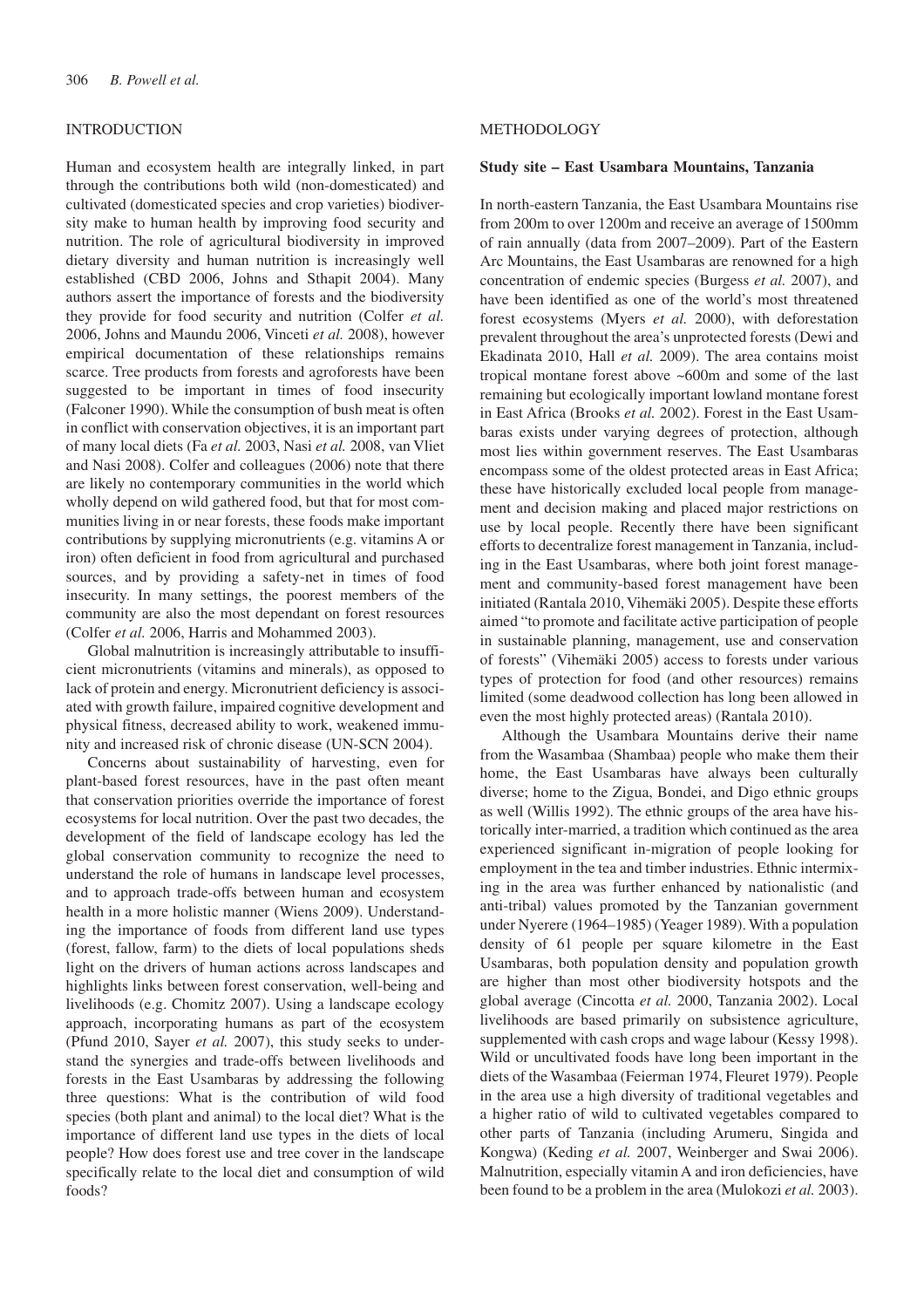FIGURE 1 *Map of the East Usambara Mountains with surveyed households who reported having visiting a forest in the last month (marked with black triangles) and those who did not report a trip to the forest (marked with white dots). Villages marked at location of village office*



A study in the East Usambara lowlands<sup>1</sup> in 1994 found  $60\%$ of children between 7–12 years old to be stunted (Height-for-Age Z score ≤−2), 35% wasted (Weight-for-Height Z score≤ −2), and 49% of children to be anaemic (Hb≤110g/L), with high rates of parasite infection (Beasley *et al.* 2000).

Six rural villages in Muheza district (southern East Usambaras) were selected for this study using stratified sampling based on road access and two elevation categories – upland  $(500m)$  and lowland  $(500m)$  (Figure 1). Villages consists of hamlets or clusters of houses made mostly of poles and mud, mud brick and occasionally cement, with thatched or tin roofs. In the lowlands, Bombani village, 13.5km from the urban centre – Muheza Town – and at a junction of the main road leading into the uplands and a smaller one to the lowlands, has regular public transit and significant opportunity for wage labour (especially in the timber industry due to the near-by Lunguza Teak Plantation). Tongwe, and further Kiwanda, villages are spread-out along the secondary road

from Bombani. Only one or two public transit vehicles travel this road per day, less in the rainy season, but because Tongwe is close, markets and wage labour are still quite accessible. Kiwanda is significantly more isolated, with households spread across a large area. Down Sigi River valley from Kiwanda lies Kwatango village. Kwatango has a even lower population density (although still high compared to some other tropical forests at 21 people per square kilometre) (Tanzania 2002) and limited accessibility by a different road coming from the plains to the east (at the time of research this road was in extremely poor condition and frequently impassable during the rains). Public transit leaves Kwatango once or twice a week in good weather; most produce is taken at least part of the way to market on foot. Misalai and Shambangeda, on the Amani plateau (between 800 and 1100m elevation), were surveyed as the two upland villages. Although over 15km up the mountain from Bombani, they benefit from a road which is maintained by the government to ensure access

<sup>&</sup>lt;sup>1</sup> Villages of Misongeni, Ubembe and Kilometa Saba in Muheza District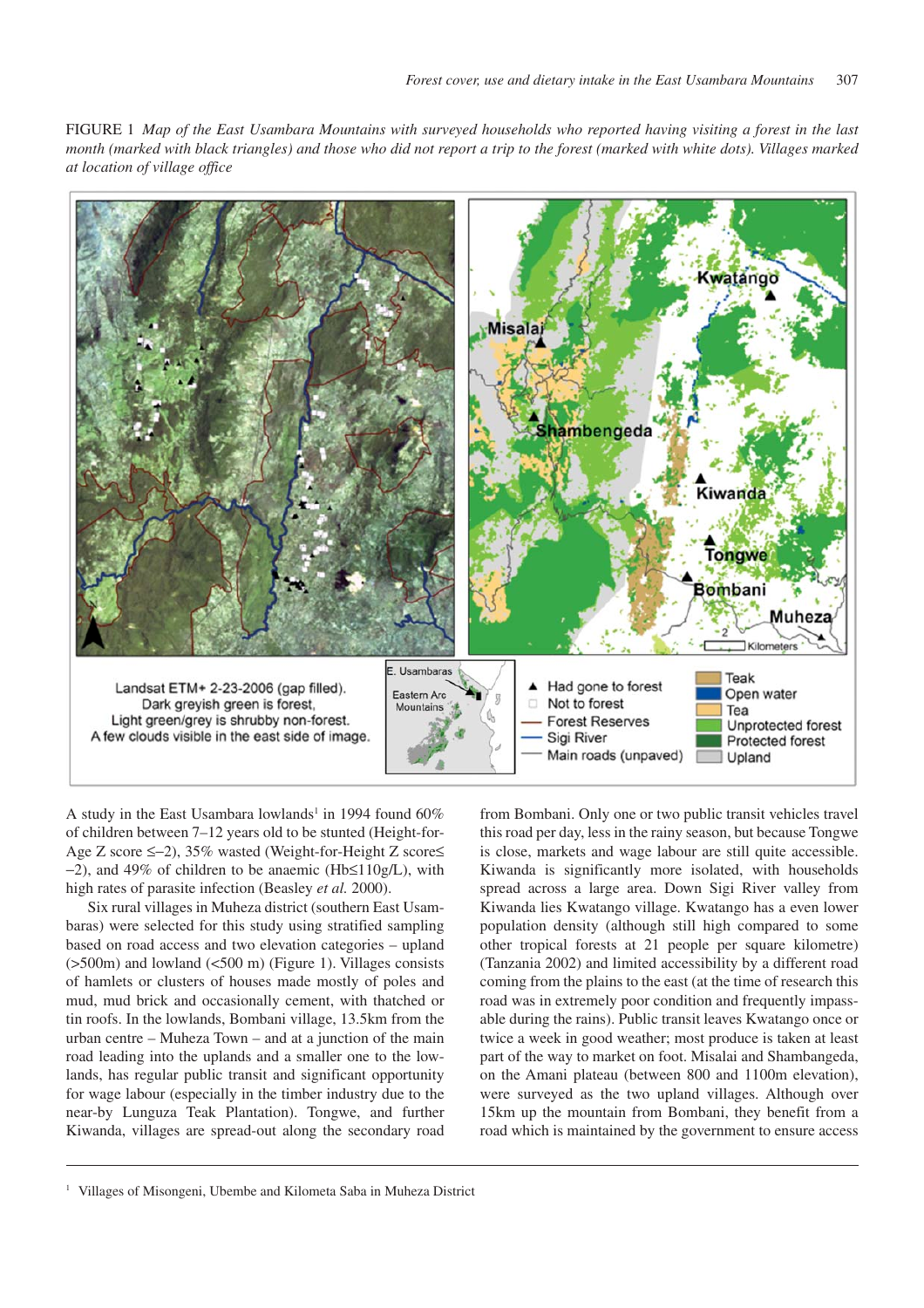to tea estates and the Amani Research Station. Public transit leaves twice a day, in virtually all weather, as well as vehicles carrying crops to markets. Both villages have high population density (Tanzania 2002), with hamlets squeezed between tea estates and protected government forests. Many inhabitants in both villages engage in wage labour on the tea estates as their only source of income, or in addition to agricultural activities.

# **Data Collection**

*Dietary assessment:* Approximately 45 households from each of 6 villages were selected using systematic sampling from a lists of households with children under 5 provided by village governments (in this case every 2nd or 3rd household was selected, or ~50% of eligible households, total N=270). Dietary intake information was collected for pairs of mothers and children between the ages of 2 and 5 years; the youngest child within the age range in the household was selected with their mother or primary caregiver (henceforth referred to as mothers). Women of childbearing age and young children are the most nutritionally sensitive members of a household both due to higher requirements and inadequate intake (Gibson 2005). The dietary data presented here was collected during the long rainy season from March to May 2009. Dietary data was also collected at the end of the dry season (September to October 2009), in three of the six villages. This paper presents only the data from the wet seasons because it was the period of the year with the highest rates of food insecurity, and highest use of wild and forest foods (Powell *et al.* forthcoming), and because it allowed for larger sample sizes. Mothers responded to a qualitative 7 day food use questionnaire for their own and their child's dietary intake (from memory, with mothers consulting older child during interview). Nutrient intake information was collected for each child using two 24 hour recalls on non-consecutive days. A Mean Adequacy Ratio (MAR) for 11 nutrients (Protein, Thiamine, Riboflavin, Niacin, B12, Vitamin A, Vitamin C, Calcium, Iron, Zinc and Magnesium) and a score of nutrient density across 12 nutrients (above plus fat) was calculated (Dubois *et al.* 2000). Despite the error associated with human memory, most dietary information is collected by recall; for preschool children data is collected from a caregiver (Livingstone and Robson 2000). The source of each food item consumed was recorded and the relative contribution of foods from each source (forest, farm, purchased, etc) to dietary diversity calculated. Dietary diversity is defined here as the number of unique foods consumed in a given period (here 7 days), although it has been measured many different ways (Ruel 2003). Dietary diversity is believed to be a strong marker of diet quality because diversity enhances the likelihood that sufficient quantities of all nutrients are consumed and decreases the likelihood that large quantities of any one potential toxin are consumed (Gibson *et al.* 2000, Johns and Sthapit 2004). Dietary diversity has been linked to higher nutritional status of children and adults, higher micronutrient intake and adequacy and improved food security (Arimond and Ruel 2004, Ruel 2003, Torheim *et al.* 2004).

*Forest Cover and Biophysical variables:* The location of each household was recorded using a hand held GPS 60CSX (Garmin™). Geographic Information Systems (ArcGIS9.2) was used to analyze aspects of the landscape in proximity to each household. Tree cover was determined using a Landsat eTM+ gap filled image (30 m resolution, Row 166, path 064, Feb. 23, 2006) and a SPOT satellite image (10m resolution, Feb. 17, 2007). Classification of the image was performed using a supervised maximum likelihood algorithm using ERDAS imagine software in 2008 by Jaclyn Hall in association with the CIFOR-ICRAF Landscapes Mosaics project (Hall 2009). A Normalized Difference Vegetation Index (NDVI) of photosynthetic activity was created using the Landsat red and near infrared spectral data. NDVI is commonly used to represent productivity and is significantly related to the phosynthetically active leaf area across different land covers (Carlson and Pripley 1997, Jensen 1996). NDVI is a measure of growing season productivity, which is different from forest. Total area of tree cover and average NDVI value (Average Leaf Area) for the area in proximity to each household was determined for circular areas around each household with radii of 1.0, 1.5 and 2.0km.

*Forest use and other household variables:* Questionnaires conducted with the head of each household covered education, assets, source of income, participation in wage labour, land use, forest use and agricultural practices of the entire household. Household wealth was assessed using community-based ranking in which a group of community leaders were asked to reach consensus on the wealth rank of each of the households in the study (based on their own set of criteria including: livelihood, housing, health and diet, education, clothing, travel, among others). This measure of wealth was chosen over asset based ranking because it was holistic and better able to incorporate more diverse and nuanced factors than the asset based ranking.

*Data analysis:* Survey data were analyzed using SPSS Student Pack 18. Groups were compared using Chi-squared and Independent t-tests. Multivariate analysis compared groups using logistic regression.

#### RESULTS

### **Wild and forest foods in the diet**

#### *Sources of food*

A total of 202 unique food items were used by all households in the six villages, including 10 staples (including maize, cassava, banana), 38 species of fruit, 53 species of vegetables, 9 mushrooms (identified only by vernacular name), 45 animal sources foods (including fish) and 41 other items (mostly purchased items such as salt, sugar, oil, spices, drinks and snacks). The mean dietary diversity (number of food items consumed within the last 7 days) was 38.4 for mothers and 39.3 for children (with normal distributions and no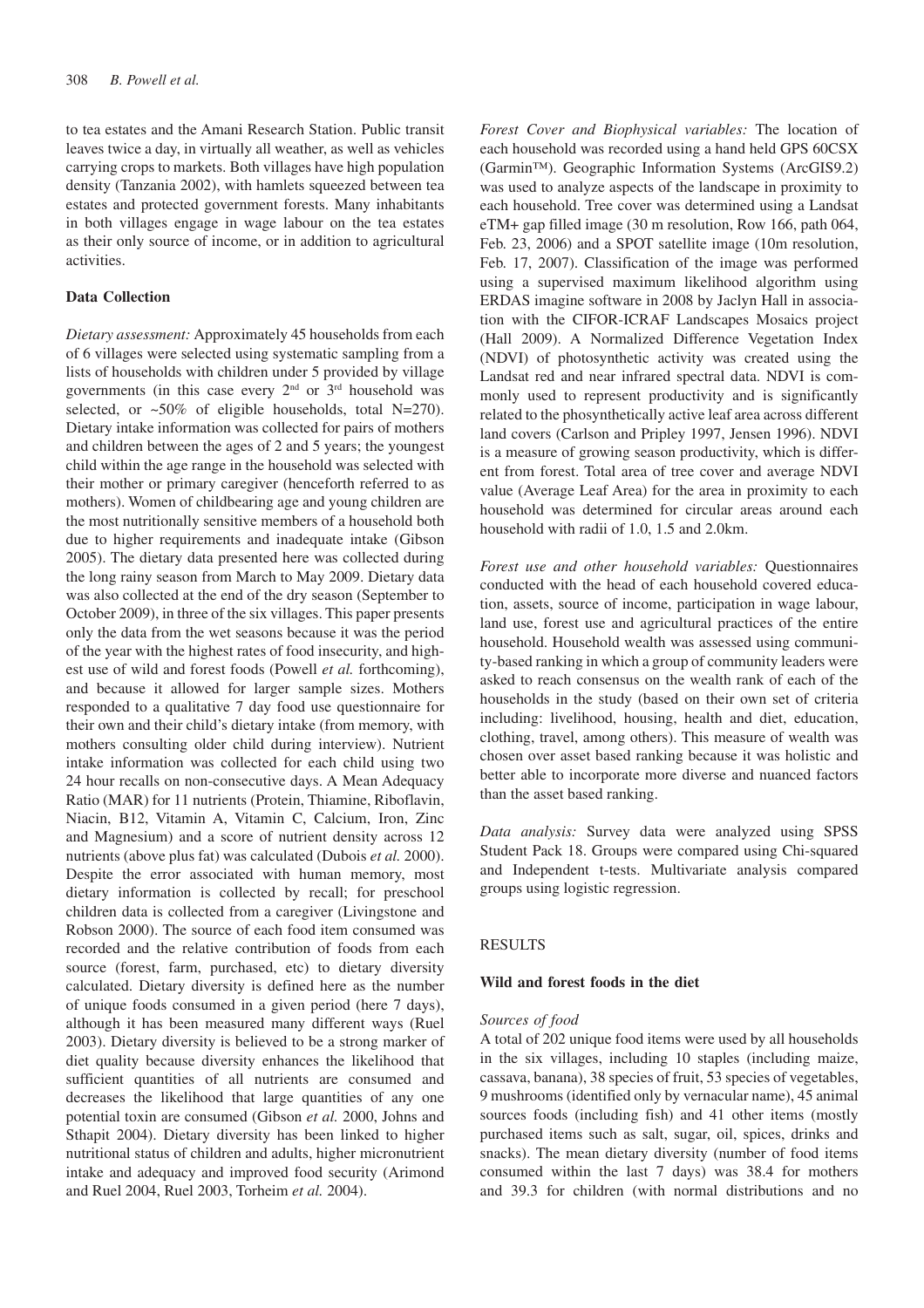FIGURE 2 *Sources of all food items (average of mothers and children)*



differences between children and mothers). Sources of food recorded included: purchased foods (store, market, vendor, local restaurant); farm, garden and fallow (combined because use of these terms and their definitions were inconsistent across informants); gift (including foods consumed at a friend's house or a funeral); and foods from forest or non-farm land (river, forest, bush).

An average of 51.9% of food items were purchased, 41.1% were obtained on farm and only 2.6% were obtained from forest (and un-cultivated land) (Figure 2). However, wild or uncultivated species (regardless of reported source) accounted for a much higher percentage of the diet (15.4%) than foods that respondents reported were obtained from the forest / non-farm land. Many (61.7%) of these wild species were obtained from areas considered part of farmland, rather than areas considered forest (Table 1, Figure 3). Of the 53 species of vegetables consumed, 41.5% of them were cultivated (domestic) and 58.5% were wild uncultivated species.

*and children)* $Farm$ Forest Purchased  $12%$  $Gift/$ Gift / Other Other Forest  $5\%$ 

FIGURE 3 *Sources of wild food species (average of mothers* 

Figure 4 presents the differences in wild species foods vs. foods obtained from forest / non-farm land by food type; while the majority of wild bird (83.3%) and mammal (80%) species consumed are obtained from the forest, most of the wild species of vegetables (70%), mushrooms (62.5%) and fruit (50%) were obtained within farm land (including fallow and agroforests). Data for figure 4 was calculated from the list of all food items consumed, by counting the number of wild species and the number of items that respondents reported as obtained from the forest (>10% of the time).

Farm

62%

#### *Percent of diversity used*

Purchased

 $21%$ 

Community level diversity (Table 2) was defined as the total number of food items used by the community as a whole (represented by all individuals included in the survey). The 'primarily source' of each food item was determined as the most common source reported for each food item (used because most food items were obtained from different sources

TABLE 1 *Dietary diversity, mean percent of food items from forest, purchased, gifts, farm and wild species, and sources of wild species food items for mothers and children*

|                                                             | Mother $(N=269)$ |                          | Child $(N=269)$ |                |
|-------------------------------------------------------------|------------------|--------------------------|-----------------|----------------|
|                                                             | <b>Mean</b> ±SD  | Min-Max                  | <b>Mean</b> ±SD | <b>Min-Max</b> |
| Dietary Diversity (number of items)                         | $38.4 \pm 11.6$  | 14-81                    | $39.3 \pm 11.7$ | $15 - 80$      |
| Percent-Reporting $\geq 1$ items from the <b>FOREST</b> (%) | 44.6             |                          | 45.4            | -              |
| Percent of Food Items <b>PURCHASED</b> (%)                  | $51.4 \pm 12.9$  | 25.8-91.7                | $52.4 \pm 12.5$ | 25.8-91.7      |
| Percent of Food Items from GIFTS $(\%)$                     | $4.6 \pm 6.3$    | $0-45.0$                 | $4.9 \pm 6.8$   | $0-50.0$       |
| Percent of Food Items from <b>FARM</b> $(\%)$               | $41.6 \pm 12.2$  | 5.0-68.3                 | $40.5 \pm 12.2$ | 5.0-66.7       |
| Percent of Food Items from <b>FOREST</b> $(\%)$             | $2.6 \pm 4.0$    | $0-23.9$                 | $2.5 \pm 3.7$   | $0-22.8$       |
| Percent of Food Items from WILD SPECIES (%)                 | $15.4 \pm 5.4$   | $\overline{\phantom{a}}$ | $15.3 \pm 5.2$  | Ξ.             |
| Percent of WILD SPECIES: PURCHASED (%)                      | $22.1 \pm 22.5$  | $0-100$                  | $20.7 \pm 21.2$ | $0-100$        |
| Percent of WILD SPECIES: from GIFTS (%)                     | $2.5 \pm 7.8$    | $0 - 50$                 | $3.8 \pm 10.4$  | $0 - 80$       |
| Percent of WILD SPECIES: from FARM (%)                      | $61.6 \pm 24.7$  | $0-100$                  | $61.9 \pm 25.2$ | $0-100$        |
| Percent of WILD SPECIES: from FOREST (%)                    | $12.5 \pm 16.8$  | $0-61.5$                 | $12.0 \pm 16.3$ | $0 - 63.6$     |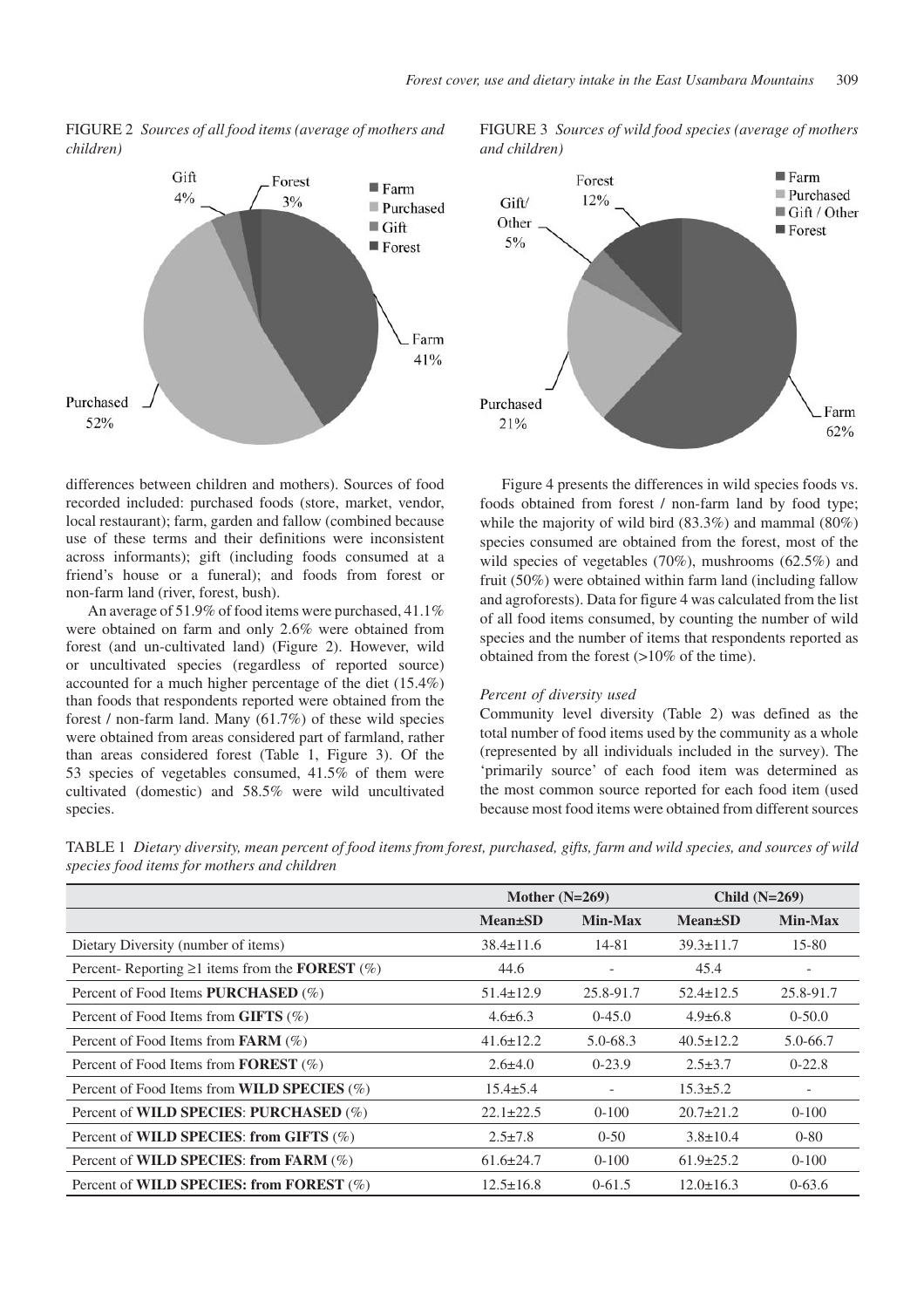FIGURE 4 *Total number of wild species from the forest and other land use types used by all surveyed households, by different food types*



by different households and wild species came from many sources). The *percent of diversity used* for food from each source was calculated as the mean individual dietary diversity

from that source divided by the community level diversity of foods primarily obtained from that source, and is assumed to be approximately equal to the percent of available diversity used.

The higher the *percent of diversity used*, the more similar individuals were to each other in terms of food items consumed from that source. Table 2 shows that the *percent of diversity used* was 30% for purchased foods and 15% for food from the farm, indicating that individuals used many of the same purchased foods, but were less similar in their use of foods from the farm. *Percentage of diversity used* was very low for wild species (6.7%) and foods from forests (3.8%) indicating large variation from one individual to the next in terms of species used from these sources (few food items in common).

# **Diet, Forest Use and Forest Cover**

#### *Forest food use*

Only 44.6% of mothers and 45.6% of children were reported to have consumed one or more foods obtained from the forest in the past 7 days (Table 1). Compared to those not reporting

TABLE 2 *Community level diversity, mean individual dietary diversity and percent of (available) diversity used for all foods and different types of foods* 

| <b>Source</b>       | <b>Community level diversity</b> | Mean individual dietary diversity | Percent of diversity used |
|---------------------|----------------------------------|-----------------------------------|---------------------------|
| TOTAL (All sources) | 202                              | 39                                | $19.3\%$                  |
| Purchased           | 69                               | 20                                | $29.0\%$                  |
| From Farm           | 106                              | 16                                | $15.1\%$                  |
| From Forest         | 26                               |                                   | 3.8%                      |
| Wild Species        | 91                               |                                   | 6.7%                      |
|                     |                                  |                                   |                           |

TABLE 3 *Differences in characteristics for mothers and children using and not using foods from the forest for lowland villages*

|                                     |                                       | <b>Mothers</b>                            | <b>Children</b>                       |                                           |  |
|-------------------------------------|---------------------------------------|-------------------------------------------|---------------------------------------|-------------------------------------------|--|
| <b>Characteristics</b>              | <b>Using Forest</b><br>Foods $(N=93)$ | <b>Not using Forest</b><br>Foods $(N=91)$ | <b>Using Forest</b><br>Foods $(N=92)$ | <b>Not using Forest</b><br>Foods $(N=92)$ |  |
| Dietary Diversity (Count)           | $39.5 \pm 11.6$                       | $36.0 \pm 11.3*$                          | $40.2 \pm 11.5$                       | $37.1 \pm 11.0^{(1)}$                     |  |
| Number of Animal Foods Used         | $6.3 \pm 2.7$                         | $5.2 \pm 2.6^*$                           | $6.3 \pm 2.6$                         | $5.3 \pm 2.6^*$                           |  |
| Percent of diet from Animal Foods   | $15.7 + 4.4$                          | $14.1\pm4.9*$                             | $15.5 + 4.5$                          | $13.8 + 4.4*$                             |  |
| Percent of diet from Purchased Food | $44.5 \pm 10.1$                       | $54.3 \pm 12.3$ **                        | $46.2 \pm 9.6$                        | $54.8 \pm 11.6$ **                        |  |
| Percent of diet from Wild Species   | $18.6 \pm 6.0$                        | $13.3 \pm 5.1**$                          | $19.0 \pm 5.4$                        | $13.4 \pm 4.8**$                          |  |
| Leaf Area 200m (Average)            | $3.09 \pm 0.35$                       | $2.82 \pm 0.46**$                         | $3.07 \pm 0.35$                       | $2.79 \pm 0.47**$                         |  |
| Tree cover 1.0km (ha)               | $236.7 \pm 169.3$                     | $158.6 \pm 123.1**$                       | $233.0 \pm 169.1$                     | $163.1 \pm 126.5^*$                       |  |
| Tree cover 1.5km (ha)               | $793.7 + 527.3$                       | $527.3 \pm 304.7**$                       | $788.7 \pm 515.3$                     | $535.3 \pm 308.0$ **                      |  |
| Tree cover 2.0km (ha)               | $1785.8 \pm 1044.0$                   | $1343.4 \pm 595.6$ **                     | $1768.9 \pm 1045.1$                   | $1365.1 \pm 614.0*$                       |  |

\* statistically significant in an independent t-test p<0.05

\*\* statistically significant in an independent t-test p<0.001

 $(1)$  p=0.061. When both upland and lowland villages are included in the analysis, children reported to have used forest foods had significantly higher dietary diversity than those not using forest foods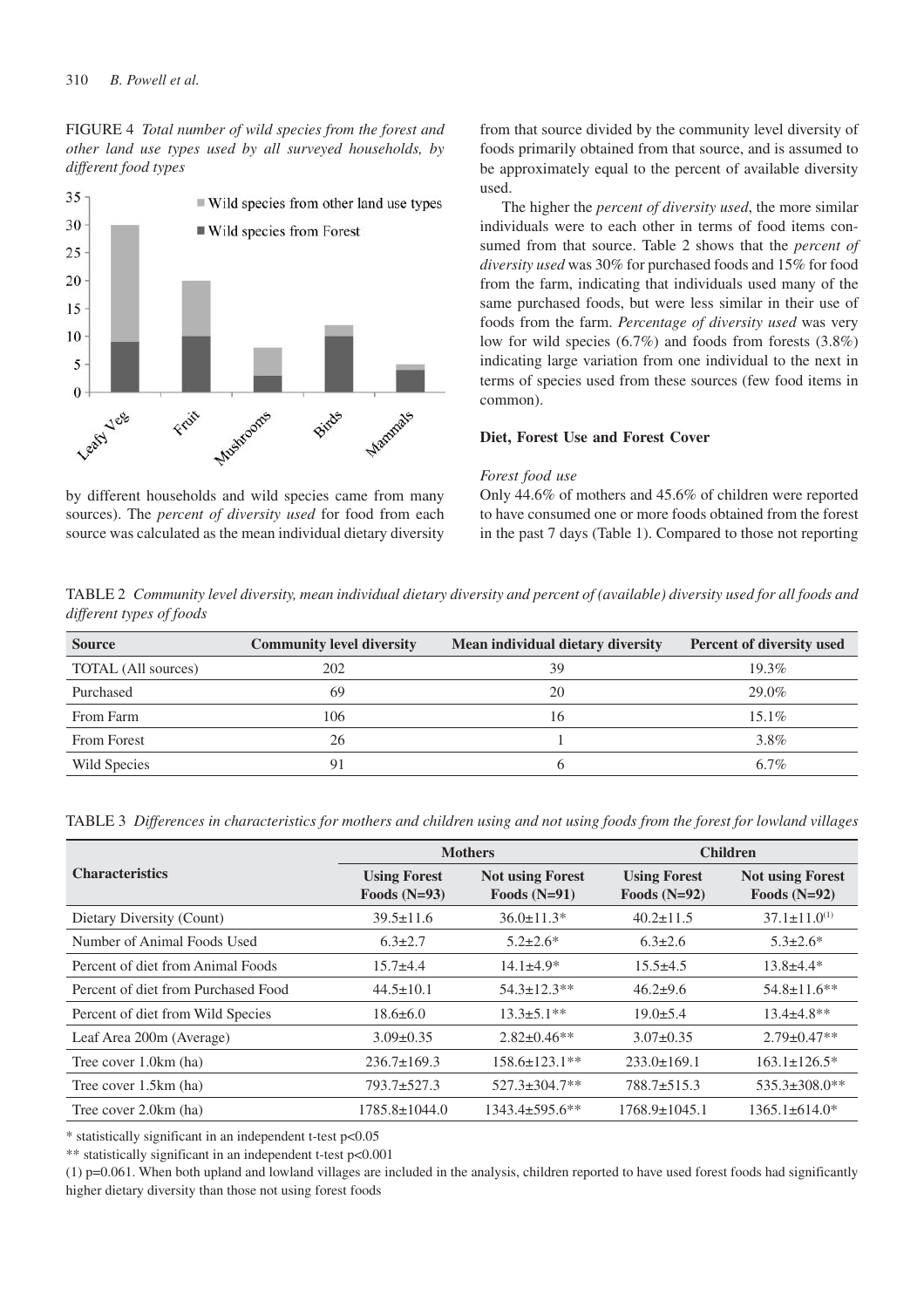use of forest foods, those reporting use of foods from forest / non-farm land had higher tree cover within 1km, 1.5km and 2km radii around their homes. The percent of mothers and children reporting use of foods from the forest was significantly higher in the lower elevations<sup>2</sup>. Table 3 displays only results for the four lowland villages.

Mothers and children who used foods from the forest had significantly higher dietary diversity, consumed a greater number of animal source food items, obtained a lower percentage of their food by purchasing and a higher percentage of their food from wild species (Table 3). Children who consumed forest foods had a higher nutrient density score (Student's t-test p=0.045, 39.0 vs. 36.2 for those not using forest foods), and a higher but statistically insignificant mean nutrient adequacy ratio (MAR) (Student's t-test p=0.114, 0.781, vs. 0.753 for those not using forest foods).

Those who reported use of forest foods were not different from those reporting no use in terms of wealth<sup>3</sup>, wage labour participation, acres owned, age of mother, education, size of household or ethnicity (all elevations and low elevation only). However, in addition to elevation, a couple of other potential confounding variables were identified. There was a trend for individuals reporting use of forest foods to be more likely to come from a male headed household (Chi squared test for low elevation villages mothers p=0.48 and children p=0.057). The percentage of mothers and children who reported using foods from the forest was significantly different among villages [higher in Kiwanda (71%) and Kwatango (81%) than in Misalai (30%) and Shambangeda (39%), Bombani (24%) and Tongwe (25%)]. It is impossible to determine which of the differences between villages are responsible for the observed

differences in forest food use; however a number of characteristics of Kiwanda and Kwantango merit consideration, including their greater isolation, lower access to wage labour and lower population densities (Tanzania 2002). In multivariate logistic regression analyses with forest food use by mothers or children as the dependant variables, controlling for village and elevation, amount of tree cover within 1.5km from the house made a significant addition to the model but gender of the head of household and wealth did not (for mothers using forest foods to those not  $R^2 = 0.324$ , p<0.01 (of change from adding tree cover), N=260; and for children using forest foods to those not  $R^2 = 0.297$ , p<0.05 (of change from adding tree cover), N=254).

#### *Trips to the forest*

Of household heads in all 6 villages, 67.4% reported having visited the forest within the last year, 46.4% within the last month and 33.8% within the last week. The average number of trips for respondents who had gone to the forest in the last month was 8.1±8.6 and the last week was 3.0±2.0. Household heads from upland villages reported significantly more trips to the forest than households from lowland villages (past year 75% upland vs. 63% lowland, past month 60% upland vs. 40% lowland, and past week 45% upland vs. 30% lowland).

In the lowland villages, households reporting trips to the forest had lower tree cover within a distance of 1.0, 1.5 and 2.0km from their homes, but greater area of teak plantation. They also had significantly less unprotected forest within a 0.5km radius of their homes (Table 4). These relationships can be seen clearly on the map (Figure 1). These findings are likely linked to the interpretation of the word *forest*, as explained below.

TABLE 4 *Differences between households visiting the forest and those not for tree cover, teak plantation cover, unprotected forest and leaf area for lowland villages only*

|                                   | <b>Forest in last year</b> |                            | <b>Forest in last month</b> |                        | <b>Forest in last week</b> |                  |
|-----------------------------------|----------------------------|----------------------------|-----------------------------|------------------------|----------------------------|------------------|
| <b>Land cover Characteristics</b> | <b>YES</b><br>$(N=116)$    | N <sub>O</sub><br>$(N=68)$ | <b>YES</b><br>$(N=74)$      | <b>NO</b><br>$(N=110)$ | <b>YES</b><br>$(N=56)$     | NO.<br>$(N=128)$ |
| Leaf Area 200m (Average)          | 2.88                       | $3.02*$                    | 2.73                        | $3.06*$                | 2.70                       | $3.03*$          |
| Tree Cover 1.0km (ha)             | 163.0                      | $256.3**$                  | 146.6                       | $231.7**$              | 133.5                      | $225.5**$        |
| Tree Cover 1.5km (ha)             | 550.2                      | $849.3**$                  | 512.3                       | 760.6**                | 470.8                      | 743.9**          |
| Tree Cover 2.0km (ha)             | 1341.4                     | $1946.7**$                 | 1237.6                      | 1785.4**               | 1144.9                     | $1749.0**$       |
| Teak Cover 1.0km (ha)             | 194.9                      | $38.7**$                   | 253.9                       | 58.6**                 | 275.1                      | $76.8**$         |
| Teak Cover 1.5km (ha)             | 614.6                      | $180.2**$                  | 782.3                       | $233.2**$              | 832.1                      | 288.6**          |
| Teak Cover 2.0km (ha)             | 1371.0                     | 443.9**                    | 1665.2                      | $600.0**$              | 1755.5                     | $710.3**$        |
| Unprotected Forest 500m (ha)      | 2.38                       | $4.60**$                   | 1.72                        | $4.19**$               | 1.61                       | $3.89**$         |

\* statistically significant in an independent Student's t-test p<0.05

\*\* statistically significant in an independent Student's t-test p<0.001

<sup>2</sup> Likely in part due to the ecological differences between the dense humid upland forest and more open the lowland forest types

<sup>3</sup> Using asset based wealth ranking there is a trend for children who had used forest foods to be from less wealthy households (but not mothers)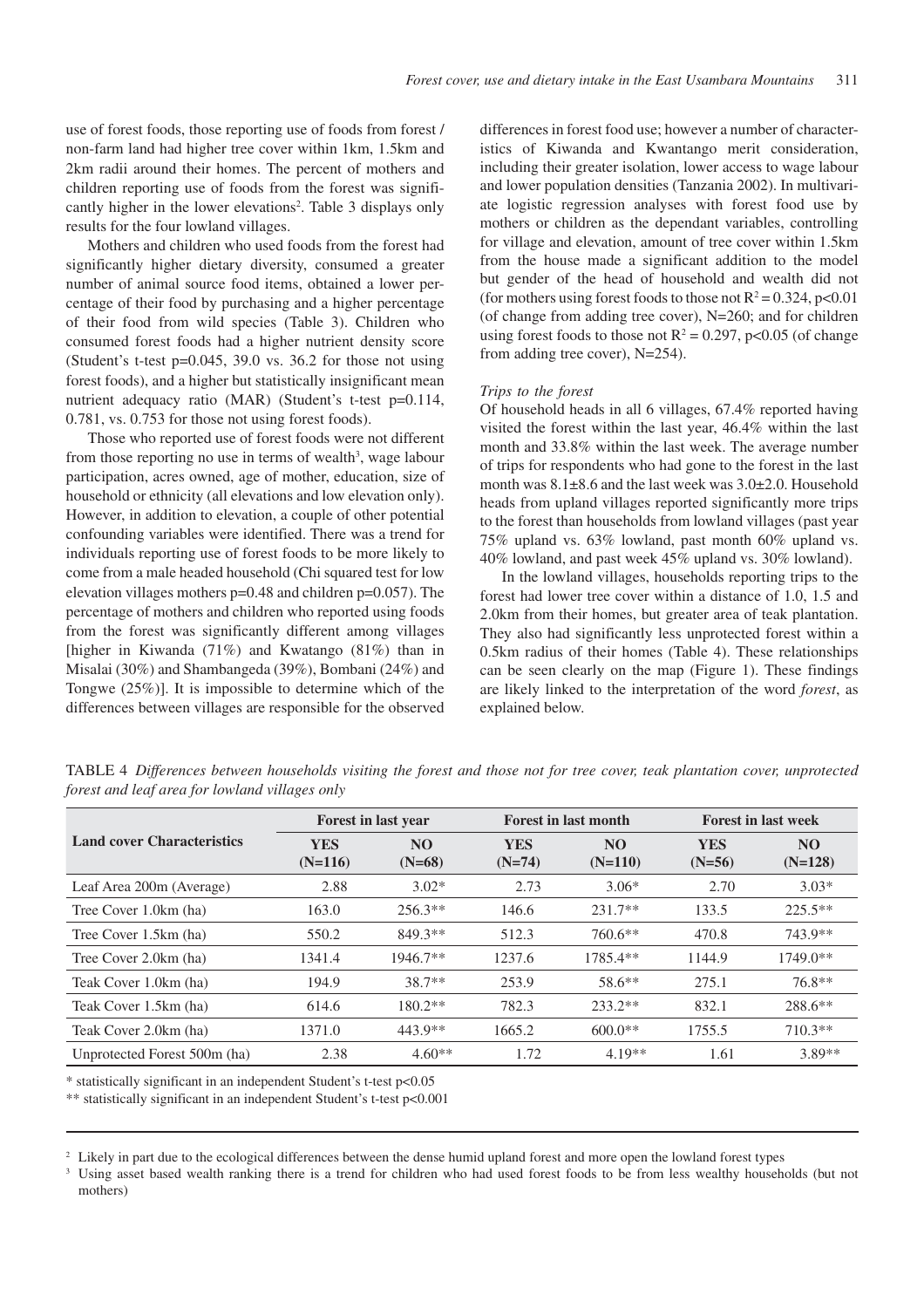Dietary intake was related to reported trips to the forest in a number of unexpected ways. In the lowlands, individuals from households who reported visiting the forest had significantly lower dietary diversity than those that did not report visiting the forest. Individuals from households who visited the forest obtained a lower percentage of their diet from the farm and a higher percentage from purchased sources. Additionally, individuals from households who visited the forest consumed fewer types of animal foods and borrowed food more often than those from households who had not visited the forest. Those from households who reported trips to the forest (across most time periods) also obtained a lower percentage of fruit, fish and animal foods from the forest, consumed fewer wild species and tended to be less likely to use forest foods. This is likely due to the strong relationship between trips to the forest, wage labour and wealth in the lowlands. The 50 year old mature teak plantation is considered forest by local people and was being actively harvested during the study period.

Individuals from households who had visited the forest in the previous week or month were significantly less wealthy than those who had not (high and low elevation). Chi squared tests showed that those who reported trips to the forest were more likely to engage in wage labour (for high and low elevation, in the last week, month and year p<0.005). In the upland, those who engaged in labour on the tea estates were more likely to report trips to the forest (for all time frames). In the lowland, those who engaged in wage labour in the timber industry were more likely to report trips to the forest in the last week and month. Compared to households who did not report trips to the forest (at all elevations), those reporting trips to the forest tended to be less likely to have been born locally (possibly because most immigrants to the area engage in wage labour), to own fewer acres of land and spend fewer hours in the farm; however, there were no differences between ethnic groups nor male and female headed households. In logistic regressions with 'visited the forest in the last year or month' as the dependant variables, controlling for elevation and wage labour in the tea or timber industry, tree cover within 2km from the house and whether the household members had been born locally made significant contributions to the model. With 'visited the forest in the last week' as the dependant variables, wealth and tree cover within 2km were the variables added to the model in forward (stepwise) conditional analysis.

#### DISCUSSION

*Limitations of the study:* The complexity of the data and the many potential confounding variables meant that this study was only able to identify associations between variables. The collinearity between variables and the cross-sectional study design (rather than longitudinal), prohibit conclusions about causality. While the methodology section notes limitations of dietary assessment methods, alternatives such as anthropometric and biochemical measures of nutrition can be even more problematic in settings where parasitic infection rates

are high, such as the East Usambara Mountains (Semba and Bloem 2008). Given the local history of forest policy and governance, reporting may have been biased by hesitancy to disclose illegal forest use / activities. The fact that this study only describes relationships in the wet season, the season with the greatest use of wild and forest foods, could mean that they differ during other times of the year. Further research, especially longitudinal studies examining the impact of changes in forest cover and access over time on the use of forest foods and nutrition would improve the current state of knowledge. Although the relationships described herein remain unsubstantiated their potential implications for policy and practice provide food for thought for conservation researchers and practitioners.

*The importance of forests and wild foods in contemporary diets:* Although the Shambaa people historically obtained much of their starchy staple food items from agriculture, Feierman (1974) and Fleuret (1979) suggest that much of the leafy vegetables and meat in the traditional diet were obtained from wild sources. Over 30 years later, wild foods, accounting for 15% of the items in the diet, still make a significant contribution.

Of the wild species consumed (from any source) 40% were vegetables, 27% were fruit, 23% were small mammals and birds, and 11% were mushrooms. Of the items obtained from the forest 39% were birds and small mammals, 28% were fruit and 25% were leafy vegetables (figures and total do not include wild fish species / fish from wild sources, e.g. rivers) (Figure 4). Because fruits, vegetables and animal source foods are important sources of micronutrients, even in small amounts they make an important contribution to local diets. These types of foods, compared to starchy staples and snack foods obtained through agriculture or purchasing, have higher density of most micronutrients relative to energy, carbohydrates and sugars. Data on the nutrient composition of wild foods are lacking so direct comparison between wild and non-wild fruits or vegetables is difficult (and impossible for animal source foods). Moreover, nutrient content of all fruits and vegetables can be extremely variable depending on variety, climate, ecology, harvest and storage factors. Msuya and colleagues (2008) found high variation in iron, zinc and beta-carotene content of wild vegetables harvested from different regions in Tanzania. In the East Usambaras they found high levels of these 3 nutrients in wild vegetables (compare for example the three most commonly consumed wild vegetables *Launaea cornuta*, *Corchorus olitorius* and *Bidens pilosa* with beta-carotene 6800, 6310, 2320 µg/100g, iron 9.9, 4.2, 12.05 mg/100g and zinc 0.579, 0.196, 0.484 mg/100g values respectively to the three most commonly consumed cultivated vegetables *Amaranthus* spp., sweet potato leaves and pumpkin leaves with beta-carotene 5716, 5870 and 3600 µg/100g, iron 2.3, 0.5, 0.6 mg/100g and zinc 0.6, 0.2, 0.1 mg/100g values respectively).

Rural African diets are notorious for the high percent of energy obtained from staples such as maize and cassava and low intake of animal source foods (Stephenson *et al.* 2010). The low intake of the latter leads not only to a low intake of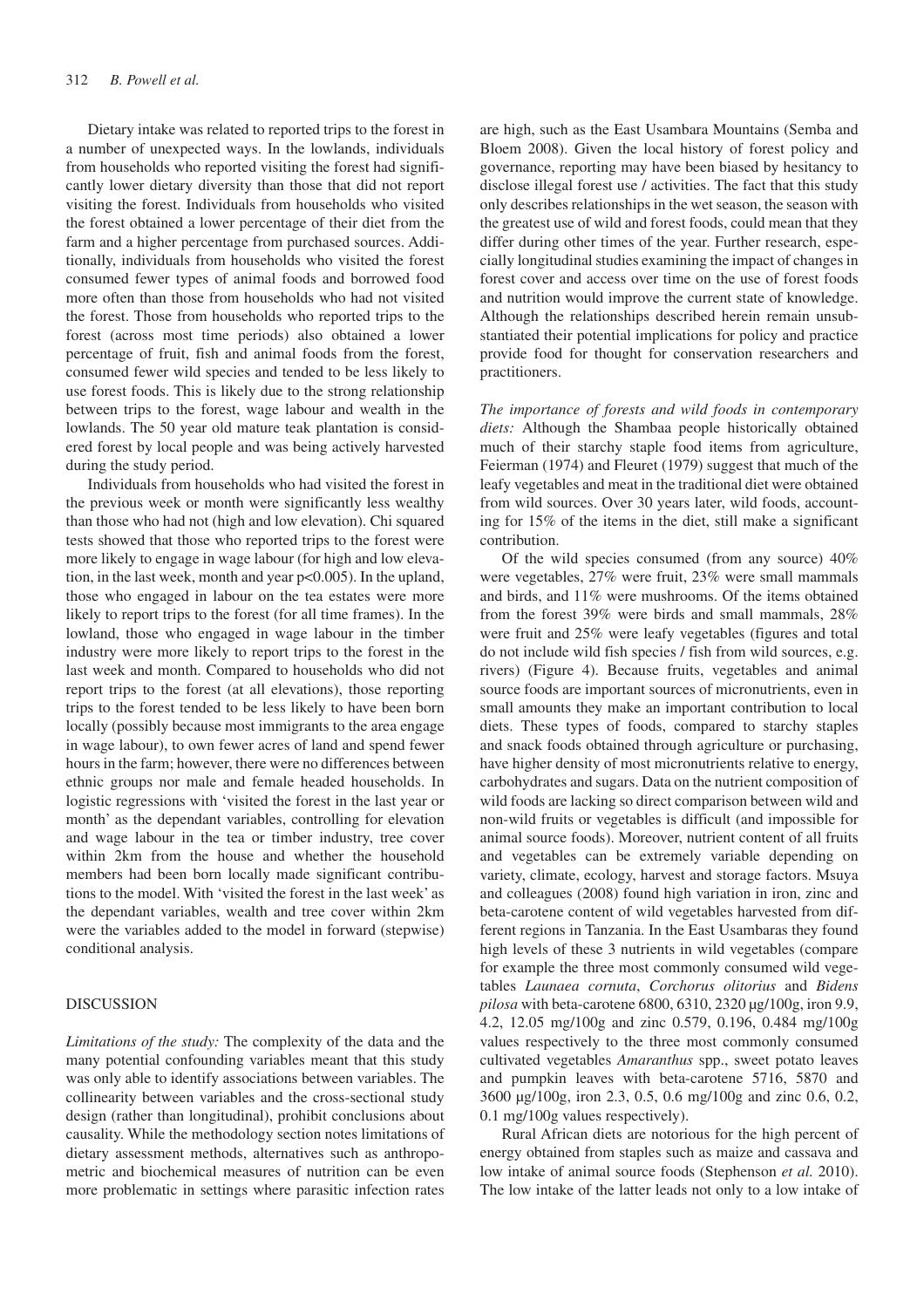protein but also to inadequate intake and low bioavailability of many micronutrients (Murphy and Allen 2003). Consumption of animal source foods (from domesticated animals or sustainably harvested wild mammals, birds or fish) is a preferred strategy for improving micronutrient status and therefore children's growth and cognitive development in developing countries (Murphy and Allen 2003). It is important to note that the wild animal species consumed in this study included two types of small antelope and two types of rodent<sup>4</sup>. Of the 16 reports of wild animal consumption, 10 were for *Thryonomys* spp. (a common small rodent). In another part of the Eastern Arc, the Udzungwa Mountains, populations of all mammals except *Thryonomys* spp. were found to be so depleted that the author felt that no level of hunting could be sustainable (Nielsen 2006). It seems very likely that in the East Usambaras, faunal resources are similarly depleted and overexploited (possibly with the exception of *Thryonomys* spp.).

In this study population Powell et al. (forthcoming) report that wild species contribute an average of 2% of daily energy intake, 2% of fat intake, 7.4% of protein intake, 19.2% or iron intake, 20% of vitamin C intake and 31% of vitamin A (in Retinol Activity Equivalents) intake. The finding here that, compared to those who had not, children who had consumed forest foods had higher nutrient adequacy (not statistically significant) and nutrient density across multiple nutrients further supports the contribution of wild and forest foods to nutrition.

*Uncultivated food species from cultivated land:* Although the results of this study do not allow for conclusions about the net trade-offs between agricultural intensifications vs. maintaining biodiverse agricultural systems<sup>5</sup>, they do show that biodiversity within agricultural land makes an important contribution to the local diet by way of the significant amount of uncultivated foods being collected on-farm (62%). Other research has similarly found a large portion of wild species obtained from agricultural land, coining these foods "the hidden harvest" (Bishop and Scoones 1994).

Wild species from farm land included fruit from trees and shrubs growing in field margins and fallows, mushrooms from recently cleared fields, leafy vegetables from field margins and fallow areas, and many leafy vegetables which would otherwise be considered weeds growing among (and often competing with) newly planted maize and other crops. Micro-climates provided by diversity of land use on farms provide for a diversity of wild plant foods. A recent review of wild foods in agricultural systems by Bharucha and Pretty (2010) highlights the fact that labels of hunter-gather vs. agricultural imply a false dichotomy in which wild foods

are of limited importance in agricultural livelihoods. Most rural human populations engage in active management of useful wild species; in fact many farmers do not make clear distinctions between cultivated and uncultivated (Bharucha and Pretty 2010). In the East Usambaras people tolerate (do not clear while weeding) wild leafy vegetables, such as *mchunga* (*Launaea cornuta*), in their fields and teach their daughters to harvest in a manner that ensures regeneration (Powell *et al.* 2010). Human activity in forested landscapes tends to increase the density, diversity and/or value of plant, but not animal, species useful to humans (Ambrose-Oji 2003, Parry et al. 2009, Toledo and Salick 2006).

The importance of agricultural biodiversity for agriculture and conservation has been established (Sunderland this issue); although further substantiation is needed, the results of this study suggest that the maintenance of farms with biodiverse fallows, field margins and agro- and working forests could benefit human health and nutrition as well, through the provisioning of wild foods. Less than 25% of households in this survey reported having fallow land in the last 12 months (of those the average area was 1.8 acres for 1.5 years). Conservation efforts should focus on the landscape scale approaches; encouraging mosaics of forest, agroforest, fields and fallow within agricultural landscapes surrounding protected areas will likely enhance biodiversity and human health simultaneously (CBD 2006, Dudley *et al.* 2005, Hall *et al.* 2010).

*Wealth, time, proximity of forests and other constraints on use of forest species:* Wild and forest foods are often suggested to be more important to poorer households (Colfer *et al.* 2006, Harris and Mohammed 2003), although these relationships are not always consistent (Ambrose-Oji 2003, Bharucha and Pretty 2010). In this study there were no significant quantitative associations between forest food use and wealth (assessed by community-based ranking); however, qualitative evidence suggests that cash availability is a contributing factor in the use of wild and forest foods: "*Those leafy vegetables are in the farm and if today I do not have money it will force me to leave home and waste time and go to look for that vegetable so that it can fill that gap."* Beatrice Akida (single mother and farmer in Tongwe village).

In many contexts, it is access, rather than availability that limits use of wild and forest foods. One important constraint on access is the free time required to collect wild and forests foods (Kuhnlein and Receveur 1996), mediated by travel time to reach the harvesting site and efficiency of harvesting. Although wild foods are free, they can be inaccessible when daily chores, livelihood efforts and / or wage labour take all of person's time and energy. In Cameroon, Koppert *et al*. (1993) found that due to women's time-demanding daily

<sup>4</sup> Two households reported *digi digi* or *paa* (said to be the same species, *Rhynchotragus* spp*.*) and two households reported *funo* (probably a species of Duiker, *Cephalophus* spp.), all from the forest without specification (because hunting in reserved forests is illegal all informants would presumablely claim to obtained animals from unprotected forests only). The exact species of antelope is impossible to determine due to error in informant identification, and importantly inaccurate reporting. The other species of rodent was kuhe (*Cricetomys gambianus*)

<sup>5</sup> Agricultural shifts towards specialized, intensified systems are often touted as key to development, however improved income does not always translate to improved diet and nutrition (see Kennedy 1989 and Dewey 1989).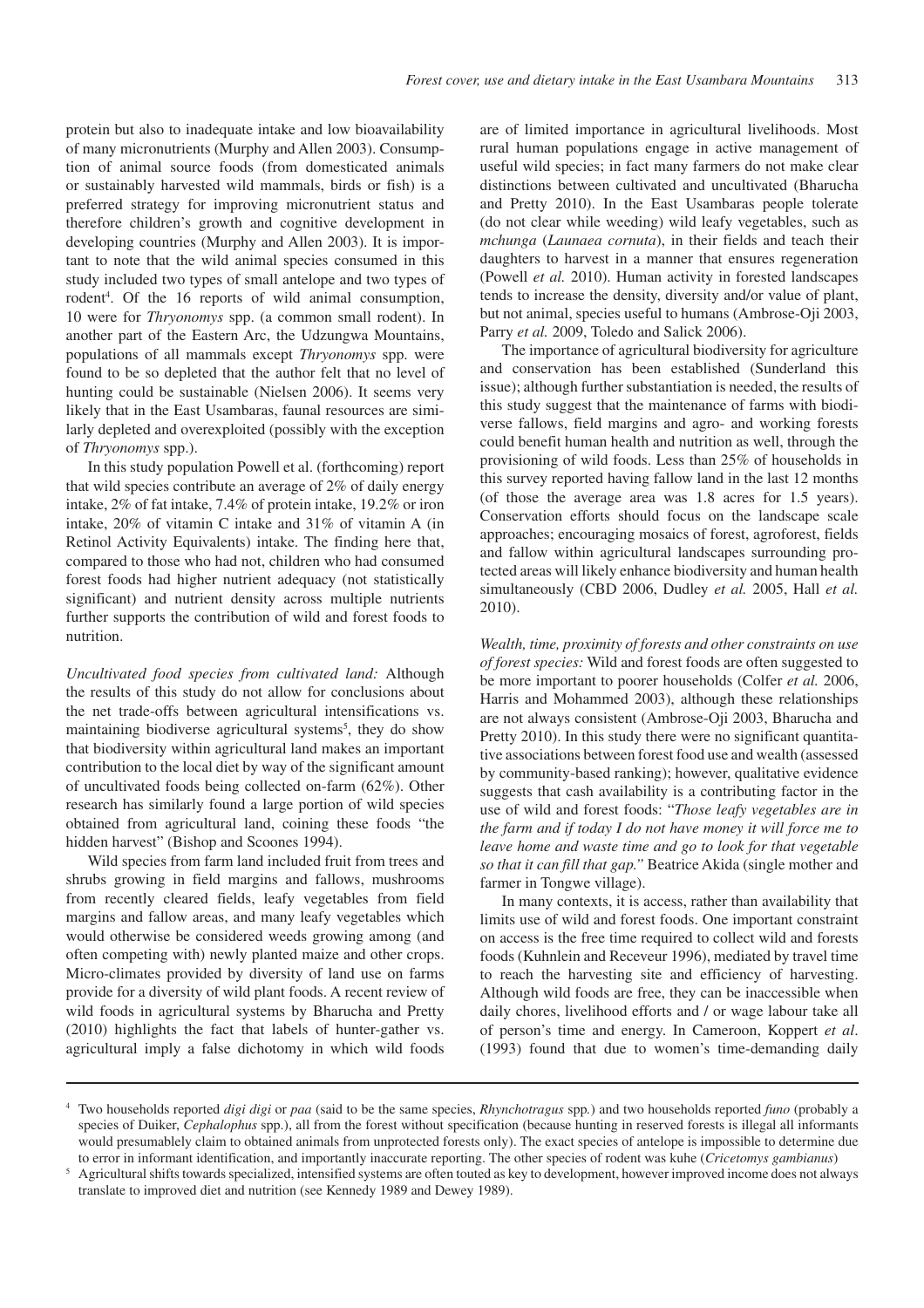tasks, wild or forest foods had to be close to forest camps and in sufficient quantities to be included in the diet. In the East Usambaras wild and forest foods are used by many households when there is not enough available cash to purchase cultivated vegetables, dry fish or legumes. The period just before and during the rains is one of the most agricultural labour intensive (land preparation, planting and early weeding), but is also the period when higher wild food use was recorded. Conversely, despite low labour inputs in the post harvest period at the end of the dry season (when cash is readily available), households reported less use of wild and forest food resources at that time (Powell *et al.* forthcoming). Although many species of wild foods, especially wild leafy greens, are less available in the dry season, there are many which persist in shaded field margins and wet areas (as well as many wild fruits which ripen in the dry season). This might suggest that free time and availability of wild and forest foods are not strong factors determining use in the East Usambaras. Of course if a household lacks available cash to purchase foods, but also has constraints on access to wild and forest foods (e.g. is far from the forest or has limited free time), this could preclude any increased use of wild and forest foods, even if the low *percent of diversity used* for wild and forest foods used suggests that these foods could make greater contributions to the diet. Lack of free time may underpin the finding that female headed households were less likely to use forest foods than male headed households (with a reduced adult work force they may not have the time needed to collect forest foods).

Other research has suggested that wild and forest foods are important as a 'safety-net' in times of hardship (Colfer 2008, Johns and Maundu 2006, Vinceti *et al.* 2008). In the East Usambara Mountains, this importance seems to be mediated by forest proximity (as households far from forests require more travel time to access forest foods). These findings suggest that maintaining forest cover around villages and homes may be necessary if forest foods are to remain in the diet, with important implications for village and household level land management.

*Interpretation of questions about forest:* In part due to the long and complicated history of forest research and conservation in the East Usambaras, local people have sensitivities to questions about forests and forest use (Vihemäki 2005). Rantala (2010) notes ". . . whenever a tree-dominated area is privately owned, even if it is left to regenerate as forest, it is still called shamba (farm), not msitu (forest). . . . it is common that 'msitu' is only used to refer to a reserved area" such as a government or a village forest reserve. The conservation history in the region has created significant hesitation to admit use of forests; however, this varies from person to person (Vihemäki 2005). The vegetation cover local people refer to as forest (or non-farm land) when women report where a food product has been obtained is likely more closely related to scientific definitions based on vegetation structure or canopy cover. Conversely, questions about 'visiting a forest' conjure ideas about places that are reserved or officially protected, similar to Rantalla's (2010) description. The strong association between wage labour and reported trips to the forest in this study may be related to the fact that wage labour provided legitimate reasons to visit government owned forests. In the lowlands the timber industry provided the majority of wage labour, and in the uplands the tea industry workers often passed through tea estate or reserved forests to reach harvest locations. Had harvesting of the mature teak forest not been underway at the time this study was conducted, results may have been quite different. Vihemäki and colleagues (forthcoming) suggest that historic forest management practices, in which local people had restricted access to forests and no involvement in management and decision making, led to local peoples' unwillingness to use forest products (forests are seen as a place where illegal activities are undertaken), and that this an important factor in the limited forest food use in the area. Vihemäki and colleagues (forthcoming) describe the current forest management regimes (including joint forest management and community based forest management of village forests) in the area and the use rights to forest foods associated with each, and note that despite efforts to decentralization forest management local people perceive a major decrease in the importance of the forest as a source of food. Within the frame-work of these local definitions, two possible conclusions can be drawn from the finding that those who reported visits to the forest had lower area of tree cover and less unprotected forest within a close proximity of their houses. Firstly, the relationship could simply be an artefact of the fact that lowland households who engaged in wage labour lived in areas with less unprotected forest cover nearby<sup>6</sup>; alternatively (or additionally) this finding could suggest that households in areas with greater area of tree cover within the agricultural mosaic obtained subsistence products from treed land which they did not consider forest (such as agroforests, farms and fallows). Households in the uplands, where there was significantly greater tree cover, were more likely to report visiting the forest and yet fewer of them used forest foods. The significantly higher average leaf area and amount of unprotected forest around households not visiting the forest compared to those that did reported visiting the forest lends support to the latter conclusion (see Table 4).

#### **CONCLUSIONS**

The food-security and nutrition situation in Tanzania remains discouraging. Recent improvements in children's growth rates have not changed the fact that rates of stunting in Tanzania are still among the highest in the world and that micronutrient deficiency remain a major problem (UN-SCN 2004). Globally, Tanzania is one of the lowest ranked countries in

<sup>&</sup>lt;sup>6</sup> Not including teak forests. Households involved in wage labour had a greater area of teak cover around their homes. In the uplands there is no difference in tree cover around the home between households that engage in wage labour and those which do not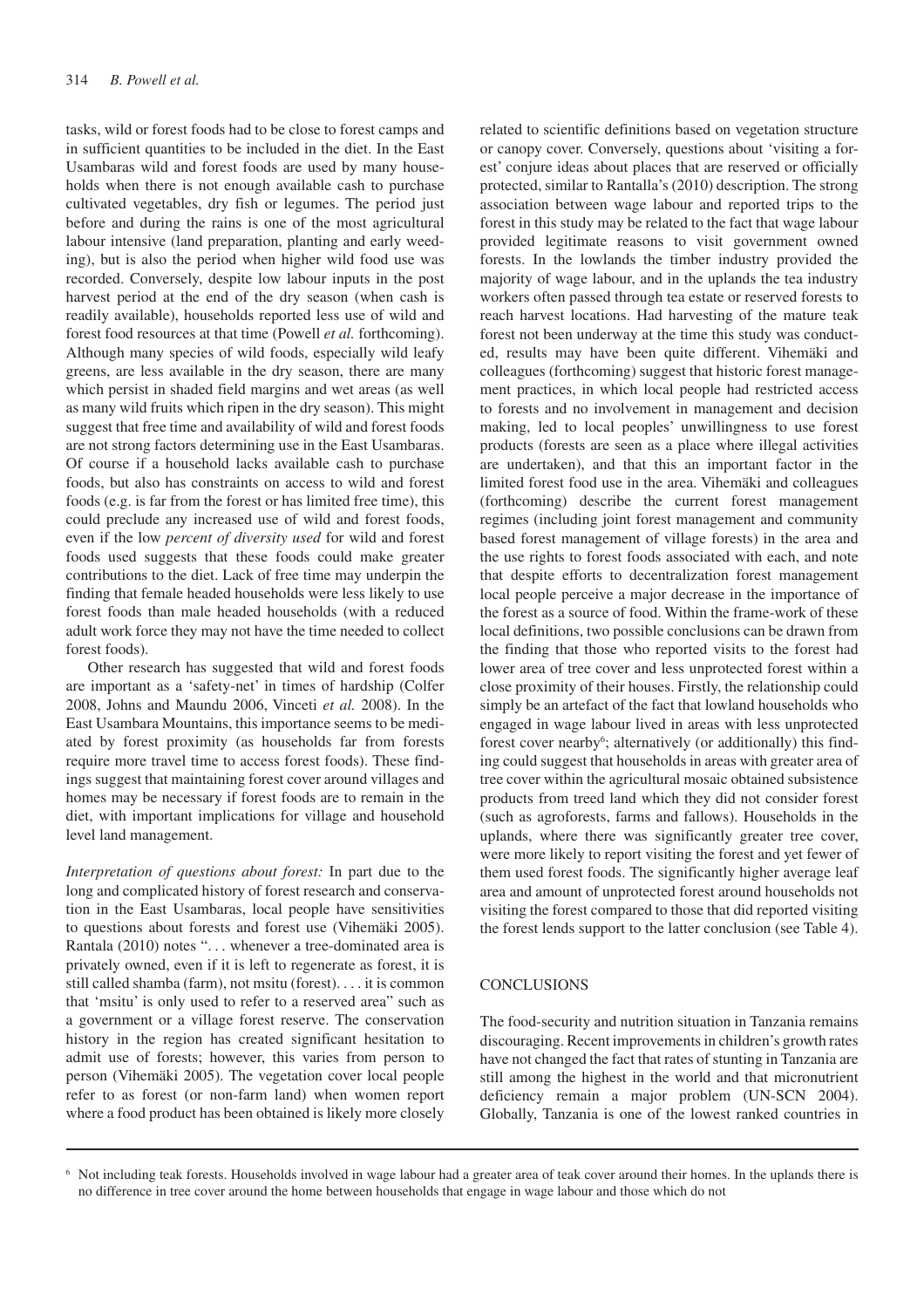terms of percent caloric intake from fats and simple sugars (Millstone and Lang 2003); however a nutrition transition from a traditional diet to a diet high in processed foods, salt, sugar and fat has begun. Because of this, communities may face increased rates of obesity and chronic diseases (such as type II diabetes and hypertension) before overcoming food insecurity and micronutrient deficiency (Maletnlema 2002). Research from the 1970's suggested that at the time a transition had begun (Fleuret and Fleuret 1980), and the high percentage of foods purchased in this study (even in Kwatango, the most remote village) demonstrates that this trend may be becoming ubiquitous. Overcoming micronutrient malnutrition and mitigating the nutrition transition simultaneously will require diets rich in micronutrients but without excess energy, fat, sugar or salt. Many forest and wild foods, especially those of plant origin, meet these criteria and could play an important role, especially if appropriate and timely nutrition education can ensure that they are consumed in place of increasingly accessible processed and fried foods. The contribution of wild and forests foods to dietary diversity may support local people's nutritional resilience in the face of social-cultural, economic and environmental change.

The findings of this study show that in the East Usambaras use of forests for food resources by local people is currently limited, but use of wild species is higher, primarily obtained from the farm. Households with greater tree cover in close proximity are more likely to consume wild and forest foods even while reporting fewer visits to protected forests, underscoring the importance of tree cover and fallow within the agricultural mosaic.

Food plays a central role in cultural and personal identity and fulfils multiple symbolic and cultural functions (Khare 1980, Kuhnlein and Receveur 1996); promoting the cultural importance as well as health and nutrition benefits of forests foods (and the maintenance of the traditional food system) may provide impetus for conservation-positive actions by local communities, people and governments. As population densities in the rural landscapes of Africa continue to increase forest remnants are being reduced and eliminated, as are fallow length and area in the agricultural landscape. Health is one of the strongest motivators for people; the health of their families is a particularly high priority for women, who bear the burden of care of ill family members (Wan *et al.* this issue). In a setting where participatory strategies for engaging local people in conservation have been only partially successful (Vihemäki 2005), the results of this study linking forest cover, forest food use and nutrition offer potential motivation for local people to maintain forest cover within the landscape mosaic. As paradigms in forest conservation shift, it is important to not lose sight of the importance of forests for human diet and nutrition.

#### ACKNOWLEDGEMENTS

Firstly, we thank all the villagers who so generously gave us their time and cooperation. We also need to thank all of our research team members, the local and national government officials, our host institutions in East Africa and our colleagues there who helped to make this research possible. Thank you to our anonymous reviewers for their helpful suggestions, which have resulted in a much stronger manuscript, as well as Heini Vehemäki, Salla Rantala and Patricia Shanely for their comments and for facilitating our collaboration and involvement with the Landscape Mosaics Project. Material for this paper was collected with funding from: IDRC (International Development Research Centre, Canada), NSERC (Natural Sciences and Engineering Research Council of Canada), the ICRAF-CIFOR LM project with funding from Swiss Aid.

#### **REFERENCES**

- AMBROSE-OJI, B. 2003. The contribution of NTFPs to the livelihoods of the 'forest poor': evidence from the tropical forest zone of south-west Cameroon. *International Forestry Review* **5**(2): 106–117.
- ARIMOND, M. and RUEL, M.T. 2004. Dietary diversity is associated with child nutritional status: evidence from 11 demographic and health surveys. *Journal of Nutrition* **134**(10): 2579–2585.
- BEASLEY, N., HALL, A., TOMKINS, A., DONNELLY, C., NTIMBWA, P., KIVUGA, J., KIHAMIA, C., LORRI, W. and BUNDY, D. 2000. The health of enrolled and non enrolled children of school age in Tanga, Tanzania. *Acta Tropica* **76**: 223–229.
- BHARUCHA, Z. and PRETTY, J. 2010. The roles and values of wild foods in agricultural systems. *Philosophical Transactions of the Royal Society B: Biological Sciences* **365**(1554): 2913–2926.
- BISHOP, J. and SCOONES, I. 1994. *The hidden harvest: the role of wild foods in agricultural systems. IIED Research Series Vol. 3, No. 1.* London: International Institute for Environment and Development. 49 p.
- BROOKS, T., MITTERMEIER, R., MITTERMEIER, C., DA FONSECA, G., RYLANDS, A., KONSTANT, W., FLICK, P., PILGRIM, J., OLDFIELD, S., MAGIN, G. and HILTON-TAYLOR, C. 2002. Habitat loss and extinction in the hotspots of biodiversity. *Conservation Biology* **16**(4): 909–992.
- BURGESS, N.D., BUTYNSKI, T.M., CORDEIRO, N.J., DOGGART, N.H., FJELDSA, J., HOWELL, K.M., KILA-HAMA, F.B., LOADER, S.P., LOVETT, J.C., MBILINYI, B., MENEGO, M., MOYER, D.C., NASHANDA, E., PERKIN, A., ROVERO, F., STUART, W.T. and STANLEY, S.N. 2007. The biological importance of the Eastern Arc Mountains of Tanzania and Kenya. *Biological Conservation* **134**: 209–231.
- CARLSON, T. and PRIPLEY, D. 1997. On the relation between NDVI, fractional vegetation cover and leaf area index. *Remote Sensing of Environment* 62: 241–262.
- CBD. 2006. *COP 8 Decision VIII/23: Agricultural biodiversity, Cross-cutting initiative on biodiversity for food and nutrition.* The Convention on Biological Diversity, http:// www.cbd.int/decision/cop/?id=11037 (Accessed Jan 29th, 2011).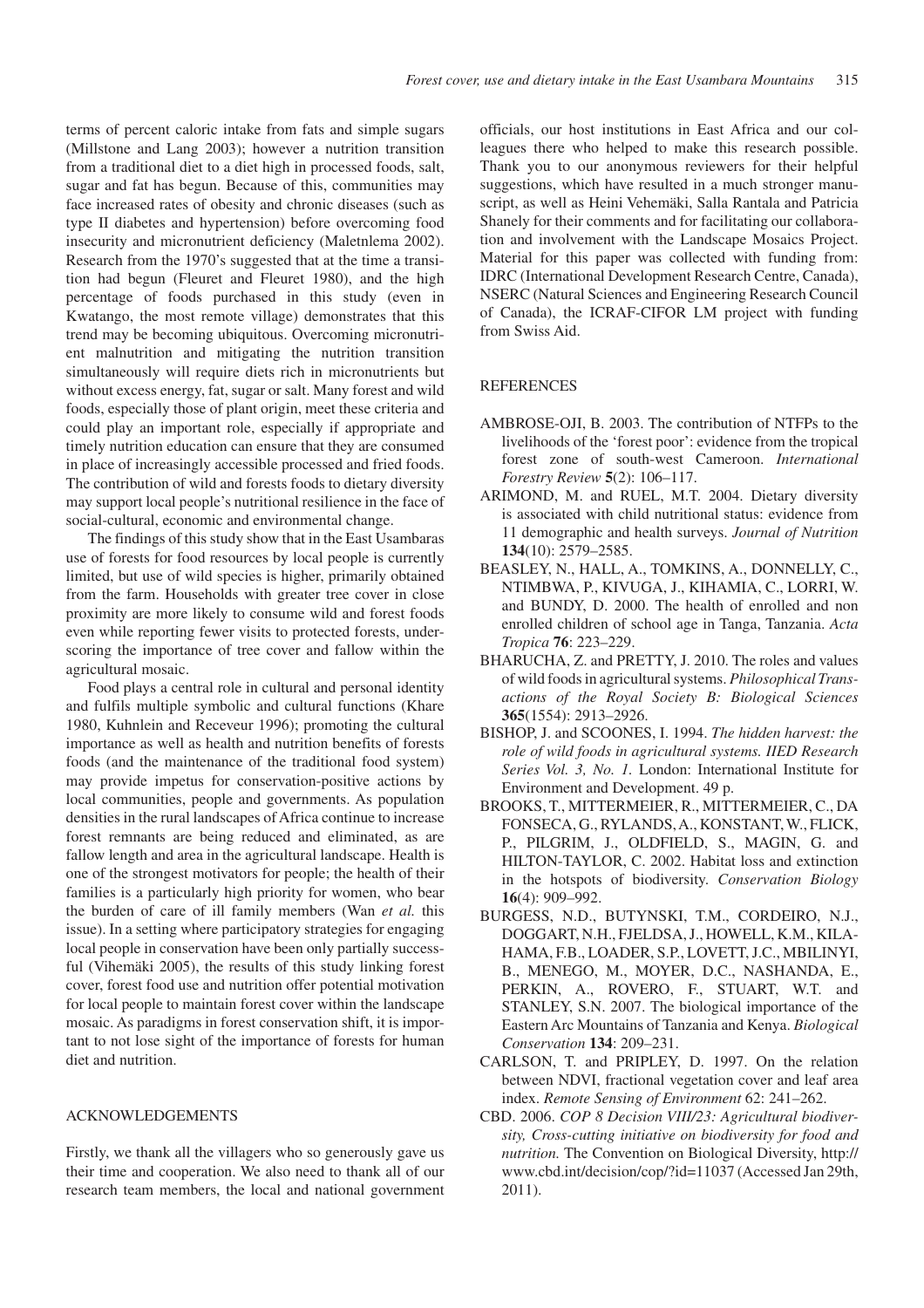- CHOMITZ, K.M. 2007. *At loggerheads? Agricultural expansion, poverty reduction, and environment in the tropical forests.* Washington, DC.: Wold Bank Policy Report.
- CINCOTTA, R., WISNEWSKI, J. and ENGELMAN, R. 2000. Human population in the biodiversity hotspots. *Nature* **404**: 990–992.
- COLFER, C.J.P. 2008. *Human health and forests: Global overview of issues, practice and policy.* London, UK: Earthscan.
- COLFER, C.J.P., SHEIL, D., KAIMOWITZ, D. and KISHI, M. 2006. Forests and human health in the tropics: some important connections. *Unasylva* **224**(57).
- DEWEY, K.G. 1989. Nutrition and the commoditation of food systems in Latin America and the Caribbean. *Social Science & Medicine* **28**(5): 415–424.
- DEWI, S. and EKADINATA, A. 2010. *Landscape dynamics over time and space from ecological perspective. Working paper number 103.* Bogor, Indonesia: The World Agroforestry Centre (ICRAF). 81 p.
- DUBOIS, L., GIRARD, M. and BERGERON, N. 2000. The choice of a diet quality indicator to evaluate the nutritional health of populations. *Public Health Nutrition* **3**(3): 357–365.
- DUDLEY, N., BALDOCK, D., NASI, R. and STOLTON, S. 2005. Measuring biodiversity and sustainable management in forests and agricultural landscapes. *Phil Trans R Soc B.* **360**: 457–470.
- FA, J.E., CURRIE, D. and MEEUWIG, J. 2003. Bushmeat and food security in the Congo Basin: linkages between wildlife and people's future. *Environmental Conservation* **30**(1): 71–78.
- FALCONER, J. 1990. "Hungry season" food from the forest. *Unasylva* **160**.
- FEIERMAN, S. 1974. *The Shambaa Kingdom.* Madison, WI, USA: The University of Wisconson Press.
- FLEURET, A. 1979. The role of wild foliage plants in the diet: A case study from Lushoto, Tanzania. *Ecology of Food and Nutriton* **8**: 87–93.
- FLEURET, P. and FLEURET, A. 1980. Nutritional implications of staple food crop successions in Usambara, Tanzania. *Human Ecology* **8**(4): 311–327.
- GIBSON, R. 2005. *Principles of Nutritional Assessment*  Oxford: Oxford University Press.
- GIBSON, R., HOTZ, C., TEMPLE, L., YEUDALL, F., MTI-TIMUNI, B. and FERGUSON, E. 2000. Dietary strategies to combat deficiency of iron, zinc and vitamin A in developing countries: Development, Implementation, Monitoring and Evaluation. *Food and Nutrition Bulletin* **21**(2): 219–223.
- HALL, J., BURGESS, N.D., LOVETT, J., MBILINYI, B. and GEREAU, R.E. 2009. Conservation implications of deforestation across an elevational gradient in the Eastern Arc Mountains, Tanzania. *Biological Conservation* **142**: 2510–2521.
- HALL, J.M. 2009. Irreversible loss of high biodiversity forest in the East Usambara Mountains. *The Arc Journal* **4**: 21–23.
- HALL, J.M., GILLESPIE, T.W. and MWANGOKA, M. 2010. Comparison of agroforests and protected forests in the East Usambara Mountains, Tanzania. *Environmental Management*.
- HARRIS, F.M. and MOHAMMED, S. 2003. Relying on nature: wild foods in northern Nigeria. *Ambio* **32**(1): 24–29.
- JENSEN, J.R. 1996. *Introductory digital image processing: A remote sensing perspective.* New Jersey: Prentice Hall.
- JOHNS, T. and MAUNDU, P. 2006. Forest biodiversity, nutrition and population health in market-oriented food systems. *Unasylva* **224**(57).
- JOHNS, T. and STHAPIT, B. 2004. Biocultural diversity in the sustainability of developing country food systems. *Food and Nutrition Bulletin* **25**(2): 143–155.
- KEDING, G., WEINBERGER, K., SWAI, I. and MNDINGA, H. 2007. *Diversity, traits and use of traditional vegetables in Tanzania, Technical Bulletin No. 40.* Shanhua, Taiwan: AVRDC, The World Vegetable Center.
- KENNEDY, E. 1989. *The effects of sugarcane production on food security, health and nutrition on Kenya: a longitudinal analysis.* In: Research report. Washington, DC.: International Food Policy Research Institute.
- KESSY, J. 1998. *Conservation and utilization of natural resources in the east Usambara forest reserves: conventional views and local perspectives. Tropical Resource Management Papers, no. 18.* the Netherlands: Wageningen Agricultural University.
- KHARE, R.S. 1980. Food as nutrition and culture, Notes towards an anthropological methodology. *Social Science Information* **19**(3): 519–542.
- KOPPERT, G.J.A., DOUNIAS, E., FROMENT, A. and P.PASQUET. 1993. *Food consumption in three forest populations of the southern coastal areas of Cameroon: Yassa – Mvae – Bakola.* In: Tropical Forests, People and Food. Biocultural Ineractions and Applications to Development. Paris, France: Man and Biosphere Seriers #13, UNESCO: The Parthenon Publishing Group.
- KUHNLEIN, H.V. and RECEVEUR, O. 1996. Dietary change and traditional food systems of indigenous peoples. *Annual Review of Nutrition* **16**: 417–442.
- LIVINGSTONE, M.B.E. and ROBSON, P.J. 2000. Measurement of dietary intake in children. *Proceedings of the Nutrition Society* **59**(2): 279–293.
- MALETNLEMA, T.N. 2002. A Tanzanian perspective on the nutrition transition and its implications for health. *Public Health Nutrition* **5**(1A): 163–168.
- MILLSTONE, E. and LANG, T. 2003. *The Penguin Atlas of Food: Who eats what, where and why.* Middlesex, England: Penguin Books.
- MSUYA, J.M., MAMIRO, P. and WEINBERGER, K. 2008. *Iron, zinc and β-carotene nutrient potential of noncultivated indigenous vegetables in Tanzania.* In: International Symposium on Underutilized Plants. Arusha, Tanzania: ISHS, Acta Hort.
- MULOKOZI, G., LIETZ, G., SVANBERG, U., MUGYA-BUSO, J., HENRY, J. and TOMKINS, A. 2003. Plasma levels of retinol, carotenoids, and tocopherols in relation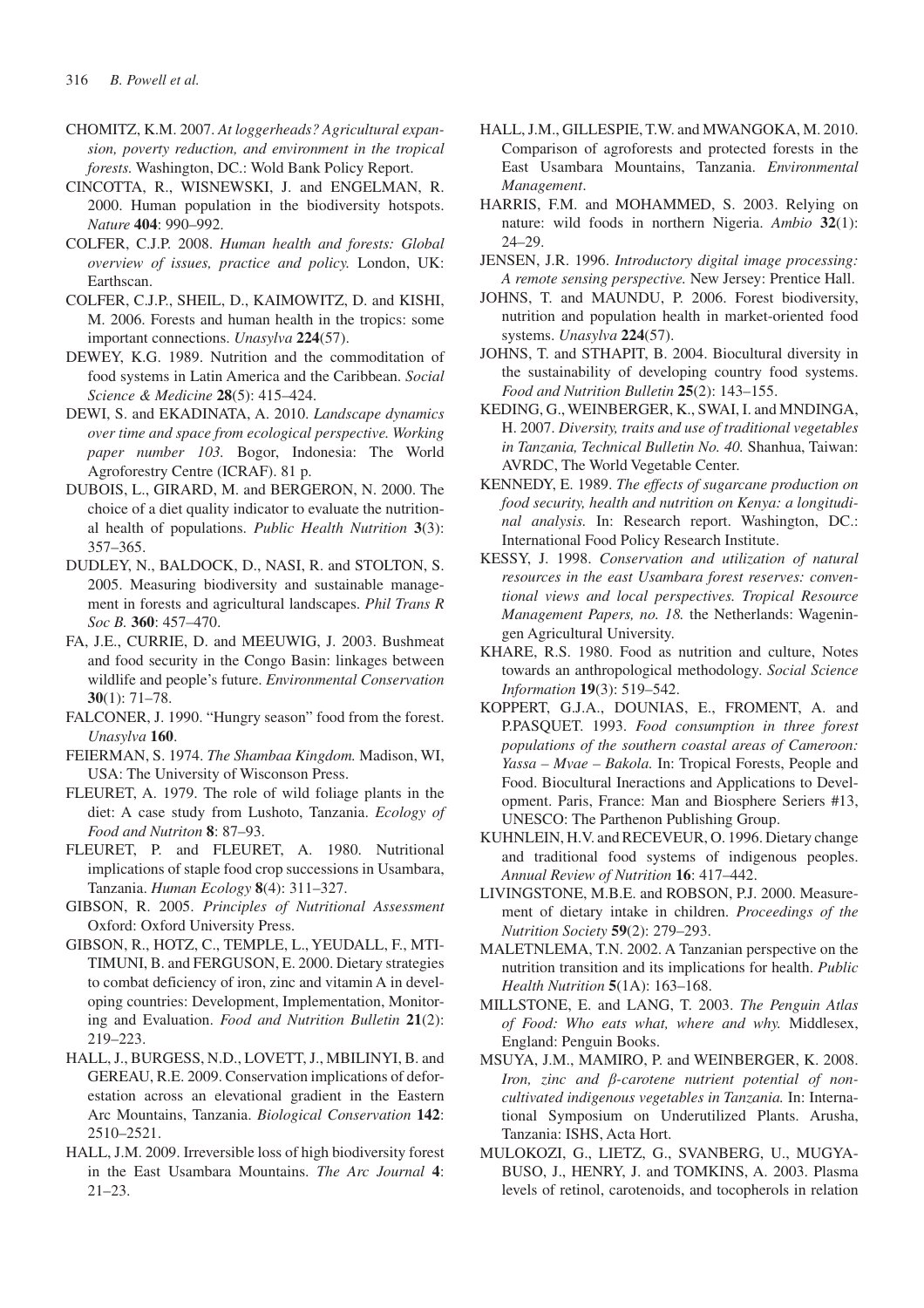to dietary pattern among pregnant Tanzanian women. *Int J Vitam Nutr Res.* **73**(5): 323–333.

- MURPHY, S.P. and ALLEN, L.A. 2003. Nutritional Importance of Animal Source Foods. *Journal of Nutrition* **133**: 3932S–3935S.
- MYERS, N., MITTERMEIER, R.A., MITTERMEIER, C.G., FONSECA, G.A.B.D. and KENT, J. 2000. Biodiversity hotspots for conservation priorities. *Nature* **403**: 853– 858.
- NASI, R., BROWN, D., WILKIE, D., BENNETT, E., TUTIN, C., VAN TOL, G. and CHRISTOPHERSEN, T. 2008. *Conservation and use of wildlife-based resources: the bushmeat crisis.* Bogor: Technical Series no. 33, Secretariat of the Convention on Biological Diversity, Montreal, and Center for International Forestry Research (CIFOR). 50 p.
- NIELSEN, M.R. 2006. Importance, cause and effect of bushmeat hunting in the Udzungwa Mountains, Tanzania: Implications for community based wildlife management. *Biological Conservation* **128**: 509–516.
- PARRY, L., BARLOW, J. and PERES, C.A. 2009. Hunting for sustainability in tropical secondary forests. *Conservation Biology* **23**(5): 1270–1280.
- PFUND, J.-L. 2010. Landscape-scale research for conservation and development in the tropics: fighting persisting challenges. *Current Opinion in Environmental Sustainability* **2**(1–2): 117–126.
- POWELL, B., MAUNDU, P., KUHNLEIN, H.V. and JOHNS, T. forthcoming. Wild and forest foods in the local food system of Tanzania's East Usambara Mountains.
- POWELL, B., WATTS, J., BOUCARD, A., URECH, Z., FEINTRENIE, L., LYIMO, E., ASAHA, S. and SUN-DERLAND-GROVES, J. 2010. *The role of wild species in the governance of tropical forested landscapes, Chapter 7*. In: Collaborative Governance of Tropical Landscapes. Colfer C.J.P., Pfund J.-L., eds. London: Earthscan.
- RANTALA, S. 2010. *Changing landscapes, transforming institutions: local management of natural resources in the East Usambara Mountains, Tanzania (Chapter 5)*. In: Collaborative Governance of Tropical Landscapes. Colfer C.J.P., Pfund J.-L., eds. London: Earthscan.
- RUEL, M.T. 2003. Operationalizing dietary diversity: a review of measurement issues and research priorities. *Journal of Nutrition* **133**(11 Suppl 2): 3911S-3926S.
- SAYER, J., CAMPBELL, B., PETHERAM, L., ALDRICH, M., PEREZ, M.R., ENDAMANA, D., DONGMO, Z.-L.N., DEFO, L., MARIKI, S., DOGGART, N. and BURGESS, N. 2007. Assessing environmental and developmental outcomes in conservation landscapes. *Biodiversity and Conservation* **16**(9): 2677–2694.
- SEMBA, R.D. and BLOEM, M.W. 2008. *Nutrition and health in developing countries, 2nd ed.* New York: Humana Press.
- STEPHENSON, K., AMTHOR, R., MALLOWA, S., NUNGO, R., MAZIYA-DIXON, B., GICHUKI, S., MBANASO, A. and MANARY, M. 2010. Consuming cassava as a staple food places children 2–5 years old at risk for inadequate protein intake, an observational study in Kenya and Nigeria. *Nutrition Journal* **9**: 9.
- SUNDERLAND, T.C.H. 2011. Food security: why is biodiversity important? *International Forestry Review* this issue.
- TANZANIA, GOVERNMENT OF 2002. *Census.* Dar es Salam: National Bureau of Statistics
- TOLEDO, M. and SALICK, J. 2006. Secondary succession and indigenous management in semideciduous forest fallows of the Amazon Basin. *Biotropica* **38**(2): 161– 170.
- TORHEIM, L.E., OUATTARA, F., DIARRA, M.M., THIAM, F.D., BARIKMO, I., HATLOY, A. and OSHAUG, A. 2004. Nutrient adequacy and dietary diversity in rural Mali: association and determinants. *European Journal of Clinical Nutrition* **58**(4): 594–604.
- UN-SCN. 2004. *Fifth report on the world nutrition situation.* Geneva, Switzerland: United Nations, Standing Committee on Nutrition and International Food Policy Research **Institute**
- VAN VLIET, N. and NASI, R. 2008. Hunting for livelihood in Northeast Gabon: Patterns, Evolution, and Sustainability. *Ecology and Society* **13**(2).
- VIHEMÄKI, H. 2005. Politics of Participatory Forest Conservation: Cases from the East Usambara Mountains, Tanzania. *The Journal of Transdisciplinary Environmental Studies* **4**(2).
- VIHEMÄKI, H., RANTALA, S. and POWELL, B. forthcoming. Forbidden Fruit? Forest governance and the maintenance of traditional food systems in Tanzania's East Usamabara Mountains.
- VINCETI, B., EYZAGUIRRE, P. and JOHNS, T. 2008. *The nutritional role of forest plant foods for rural communities, Chapter4*. In: Human health and forests: a global overview of issues, practice and policy. Colfer C.J.P., ed. London, UK.: Earthscan.
- WAN, M., COLFER, C.J.P. and POWELL, B. 2011. Forests, women and health: opportunities and challenges for conservation. *International Forestry Review* this issue.
- WEINBERGER, K. and SWAI, I. 2006. Consumption of traditional vegetables in central and northeastern Tanzania. *Ecology of Food and Nutrition* **45**(2): 87–103.
- WIENS, J. 2009. Landscape ecology as a foundation for sustainable conservation. *Landscape Ecology* **24**(8): 1053–1065.
- WILLIS, J. 1992. The Makings of a tribe: Bondei identities and histories. *The Journal of African History* **33**(2): 191–208.
- YEAGER, R. 1989. *Tanzania, an African experiment*  Boulder, Colorado, USA: Westview Press.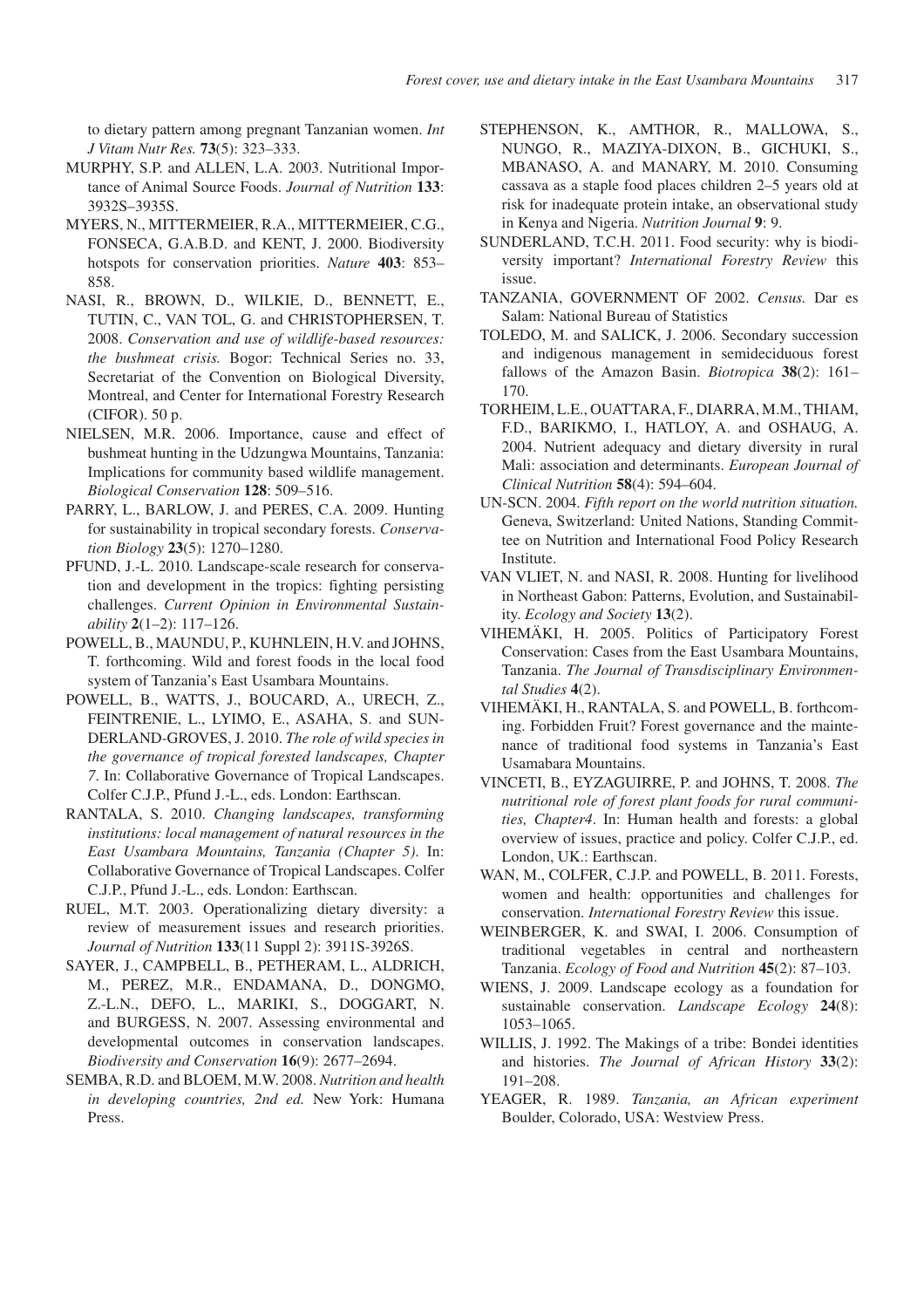# When formal and market-based conservation mechanisms disrupt food sovereignty: impacts of community conservation and payments for environmental services on an indigenous community of Oaxaca, Mexico

J.T. IBARRA12, A. BARREAU13, C. DEL CAMPO1, C.I. CAMACHO1, G.J. MARTIN14 and S.R. MCCANDLESS1

*1 Global Diversity Foundation-Mesoamerica (GDF-MA). Privada Eucalipto No. 8 Colonia Benito Juárez Norte, Xalapa, Veracruz, México. P.C. 91070*

*2 Centre for Applied Conservation Research, Department of Forest Sciences, University of British Columbia. 3219-2424 Main Mall, Vancouver, BC, Canada. P.C. V6T 1Z4*

*3 Department of Wood Science, Faculty of Forestry, University of British Columbia. 4202-2424 Main Mall, Vancouver, BC, Canada. P.C. V6T 1Z4*

*4 Rachel Carson Centre, Leopoldstrasse 11a, Munich, Germany. P.C. D-80802*

Email: jtibarra@interchange.ubc.ca, abarreau@gmail.com, carlos@huizache.org, isabelcb@gmail.com and gmartingdf@gmail.com, susannah@global-diversity.org

# SUMMARY

The impacts of Payments for Environmental Services (PES) and creation of formal Voluntary Conserved Areas (VCAs) on local diets, agricultural practices, subsistence hunting and livelihoods, were assessed in a Chinantec community of southern Mexico. The community has set aside VCAs covering 4 300 ha of its 5 928 ha of communal lands and forests, and has received over \$769 245 in PES for protection of 2 822 ha of watersheds roughly overlapping the VCAs. Community members attribute decreased maize and other subsistence crop yields, reduction of area available for agriculture, and shortened fallow cycles to the new conservation policies. Meat consumption has decreased after a hunting ban, accompanied by increases in purchasing meat still consumed. By agreeing to conservation measures that restrict their use of ancestral agricultural land and prohibit hunting, villagers have seen local food security become less stable, leading to greater dependency on external food supplies. Continued strict preservation measures under the guise of community conservation could lead to losses of agrobiodiversity, dietary diversity, hunting skills and associated environmental knowledge. Appropriate application of the precautionary principle is essential to avoid structural displacement of local peoples and to ensure the success of community conservation initiatives.

Keywords: Community conservation areas, nutritional transition, precautionary principle, shifting cultivation, traditional food systems

# Quand les mécanismes de conservation formelle et basée sur le marché dérangent la souveraineté des aliments: impacts sur la conservation de la communauté et les paiements pour services environnementaux dans une communauté d'Oaxaca au Mexique

# J.T. IBARRA, A. BARREAU, C. DEL CAMPO, C.I. CAMACHO, G.J. MARTIN et S.R. McCANDLESS

Les impacts des paiements pour services environnementaux (PES) et la création de zones de conservation volontaires formalisées (VCAs) sur la nutrition locale, les pratiques de l'agriculture, la chasse de subsistance et les revenus ont été évalués dans une communauté Chinantec du Mexique du sud. La communauté a mis à part des VCAs recouvrant 4300 ha de ses 5928 ha de terres et forêts communautaires et a reçu plus de 769 245\$ de PES pour sa protection de 2822 ha de bassins versants dont la superficie coïncide en gros avec celle des VCAs. Les membres de la communauté attribuent une décroissance des récoltes de maïs et d'autres cultures de subsistance, la réduction de la surface disponible pour l'agriculture, et les périodes réduites de jachère aux nouvelles politiques de conservation. La consommation de viande a décru depuis un interdit de chasse, accompagné d'une augmentation de quantité viande qu'il faut maintenant acheter pour consommer. En acceptant des mesures de conservation restreignant l'utilisation des terres arables ancestrales et interdisant la chasse, les villageois ont vu la sécurité de leurs aliments locaux devenir moins stable, les conduisant à une dépendance plus grande sur vis à vis des fournisseurs extérieurs. La continuation de mesures de conservation strictes sous le couvert de conservation de la communauté pourrait conduire à des pertes de l'agrobiodiversité, de la diversité nutritionnelle, de l'habileté à chasser et de la connaissance environnementale associée. Une application appropriée du principe de précaution est essentielle pour éviter un déplacement structurel des populations locales et pour assurer le succès des initiatives de conservation communautaires.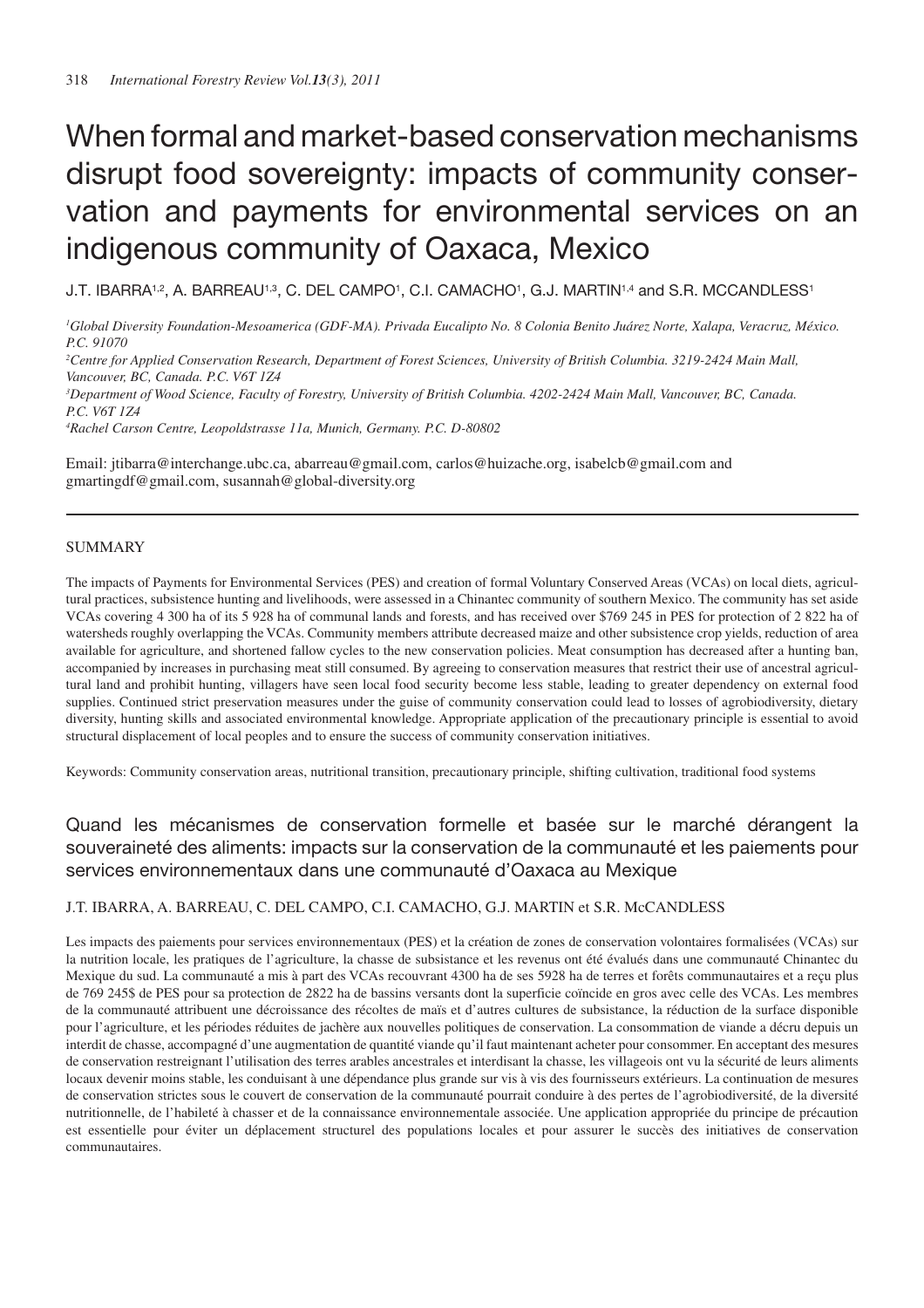Cuando mecanismos de conservación formales y de Mercado perturban la soberanía alimentaria: Impactos de la conservación comunitaria y de los pagos por servicios ambientales en una comunidad indígena de Oaxaca, México

J.T. IBARRA, A. BARREAU, C. DEL CAMPO, C.I. CAMACHO, G.J. MARTIN y S.R. McCANDLESS

Se evaluaron los impactos de los Pagos por Servicios Ambientales (PSA) y de la creación de Áreas de Conservación Voluntaria (ACVs) formales, sobre la dieta local, prácticas agrícolas, cacería de subsistencia y sustento local de una comunidad chinanteca del sur de México. La comunidad ha asignado 4 300 ha de sus 5 928 de tierras comunitarias y bosques a ACVs, y ha recibido más de \$769 245 en PSA por la protección de 2 822 ha de cuencas que se traslapan con las ACVs. Miembros de la comunidad atribuyen disminuciones en la producción de maíz y otros cultivos de subsistencia, una reducción del área disponible para agricultura y un acortamiento del período de descanso de las tierras agrícolas, a las nuevas políticas de conservación. El consumo de carne ha disminuido luego de una prohibición de cacería, acompañado de un aumento en la compra de carne que aún se consume. Estando de acuerdo en estas medidas de conservación que restringen el uso de tierras agrícolas ancestrales y que prohíben la cacería, los pobladores han visto que la seguridad alimentaria local se ha vuelto menos estable, llevando a una mayor dependencia por suministros alimenticios externos. La continuidad de medidas de preservación estrictas, bajo la apariencia de una conservación comunitaria, podrían llevar a pérdidas de agrobiodiversidad, diversidad dietaria, habilidades de caza y el conocimiento ambiental asociado. La aplicación apropiada del principio de precaución es esencial para evitar el desplazamiento estructural de comunidades locales y asegurar el éxito de las iniciativas de conservación comunitaria.

### INTRODUCTION

Payments for Environmental Services (PES) to local communities have been touted nationally and internationally as a market-based mechanism to reward the protection of biodiversity, forests and watersheds on communally owned land. In Mexico, financial subsidies that are part of a national PES programme (McAfee and Shapiro 2010) have been provided to some communities that have Indigenous and Community Conserved Areas (ICCAs), including ones that are certified Voluntary Conserved Areas (Martin *et al*. 2010). Internationally, ICCAs are seen a possible solution to multiple problems associated with conservation practices that exclude local communities (Borrini-Feyerabend and Kothari 2008).

There is a growing interest in exploring the ways in which these financial subsidies and new trends in community conservation are evolving and affecting various aspects of local rights and livelihoods, including food sovereignty.

# **Food sovereignty**

Food sovereignty is broadly conceived to include the diverse rights that people exercise to protect domestic agricultural production, maintain nutritious diets and regulate market access, all as part of a quest to achieve sustainable development. As Pimbert (2009: 5) notes, food sovereignty is an alternative agricultural and food policy framework that "aims to guarantee and protect people's space, ability and right to define their own models of production, food distribution and consumption patterns." He characterises food sovereignty as a process that seeks to regenerate autonomous food systems that are equitable, socially just and ecologically sustainable.

Key to food sovereignty are traditional food systems (TFS), which incorporate a wealth of acquisition, production, processing, distribution and recycling techniques (Kuhnlein and Receveur 1996, Pimbert 2009). These localised food systems, laden with social meanings and ecological realities, are an integral part of people's cultural identities, knowledge systems, health and economies throughout the world (Johns and Sthapit 2004, Kuhnlein *et al.* 2009). TFS provide edible plants, animal protein and animal micronutrients from traditional agroecosystems, agroforestry and livestock grazing. In addition, they incorporate foods derived from gathering, fishing and hunting as well as exchange with other communities.

Many peoples throughout the world are increasingly distanced from self-sufficiency, as they abandon local dietary traditions and increase their dependence on industrialised foods (Kuhnlein et al. 2004, Uauy et al. 2001). These changes, part of a complex process referred to as nutritional transition, generally have adverse impacts on local subsistence, food quality and variety, and ultimately public health (Damman *et al*. 2008, Kuhnlein *et al*. 2007, Popkin 2003, 2004). Transitions in various aspects of food sovereignty have occurred with industrialisation, urbanisation, economic development and the globalisation of markets (Damman *et al.* 2008, Pimbert 2009). Dietary changes are a non-directed consequence of other environmental or external forces, and they appear to be accelerating especially in low- and middleincome countries (Kuhnlein and Receveur 1996). These dietary changes are generally promoted by national policies or international programmes that are influenced by global economic and political priorities, rather than responding to local concerns (López and Mariano 2008).

#### **The emergence of community conservation**

International and national laws and policy require the protection of not only the biodiversity that provides sustenance for the entire world's population, but also the traditional systems of knowledge, management and use of this biodiversity that meet the basic needs of local people. In the quest to achieve biodiversity conservation, the global tendency has privileged an approach which excludes people in protected areas (West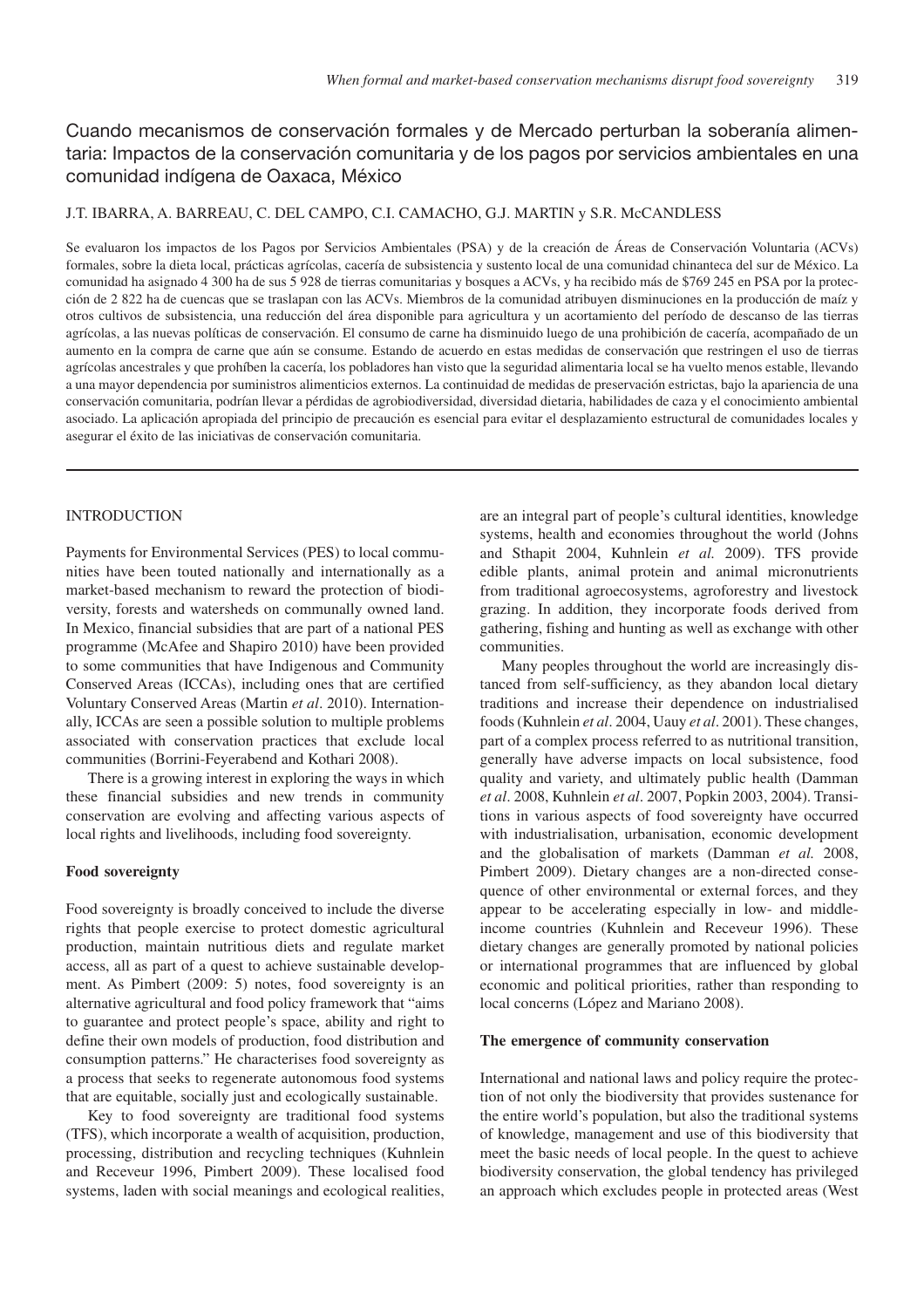and Brockington 2006), leading to displacement of communities and restrictions on their access to resources (Agrawal and Redford 2009). By ignoring the role of local cultures in resource management, this trend has promoted a disarticulation between human populations and their environments (López and Mariano 2008). This has resulted in negative impacts such as the disruption of livelihood opportunities, increase in damages to crops by wild animals, and alteration of local economies (Hough 1988, Igoe 2006, Mishra 1982).

The increasing appreciation of the interdependence of diverse environments and local communities and the roles they play in conserving biological diversity and agrobiodiversity has inspired community-based conservation approaches around the world (Gibson and Marks 1995). ICCAs and other modes of community conservation have become important alternatives to government protected areas. In 2004, the IUCN included ICCAs as a distinct category of governance of protected areas (Martin *et al.* 2010), and they have now been recognised in diverse ways throughout the world, including in Africa (Metcalfe 1994, Wainwright and Wehrmeyer 1998), Asia (Bajracharya *et al.* 2005), and Latin America (Camacho *et al.* 2010, Ellis and Porter-Bolland 2008, Toledo 2003).

There is little information about the effectiveness and consequences of this new approach to conservation (Berkes 2009), especially when community protected areas receive external support guided by market mechanisms. Empirical analysis of these arrangements is especially important when ICCAs are linked to new paradigms such as enterprise-based and payments-based conservation (Lele *et al*. 2010). These neo-liberal approaches have spread globally as influential environmental and economic institutions act on the premise that environmental degradation is due to market malfunction or to a lack of financial incentives to protect the services that ecosystems provide (Turner *et al.* 1994). Gómez-Baggethun *et al*. (2010) posit that the shift toward monetisation of ecosystem services marks a conceptual swing from economic recognition of the use value of nature toward a focus on the exchange value of resources.

# **Food sovereignty and community conservation in Mexico**

The majority of indigenous peoples in Mexico base their food consumption on small-scale agricultural and livestock production, complemented by hunting and gathering of wild foods. The agricultural system is centred on the *milpa*, a traditional Mesoamerican polyculture in which maize and many other food plants are cultivated or available as spontaneous semi-domesticates (Hernández X 1977).

In tropical forested areas, the *milpa* forms part of swidden cultivation in which a section of forest is cut and burned for cultivation as part of the agricultural cycle (Ávila 2010). The parcel is then left fallow for several years enabling regeneration of herbs, shrubs, and later trees. The cultivation of *milpas* in forest ecosystems generates a mosaic of landscapes, biotic communities, species and genetic diversity that are intimately linked to local TFS (Vandeermer and Perfecto 2007) and the maintenance of broader patterns of biological and cultural

diversity. For indigenous peoples, biodiversity within and around *milpas* is essential in order to achieve a complete and healthy diet (Johns and Sthapit 2004).

In Mexico, many ICCAs are community initiatives closely related to local systems of management of natural resources, lifestyles, political organisation and land tenure security (Martin *et al.* 2010). Civil society and governmental institutions have supported these local initiatives in recent years. Beginning in 2003, the National Forestry Commission (Conafor; Comisión Nacional Forestal) established PES to support local landowners – if they maintain areas of forest cover – through a series of subsidies (compensatory payments) paid out over periods of five years to avoid changes in land use (Anta 2007). Other governmental programmes, in conjunction with the National Commission of Natural Protected Areas (Conanp, Comisión Nacional de Áreas Naturales Protegidas), have supported the establishment and certification of ICCAs. In May 2008, the General Environmental Law of Mexico (LGEEPA, Ley General del Equilibrio Ecológico y Protección al Medio Ambiente) was modified to allow inclusion of certified ICCAs as a new category of Protected Natural Areas, called Voluntary Conservation Areas (Camacho *et al.* 2010).

Despite these new policies, official state views continue to characterise human disturbance as a threat to forests. For example, in December 2010 during the celebration of World Forest Day, as part of the 16th Conference of the Parties to the UN Framework Convention on Climate Change in Cancun, Mexican President Felipe Calderón blamed traditional forms of agriculture of indigenous peoples and peasants for deforestation in Mexico (Presidencia de la República 2010). In addition, he stated that one of the nation's priorities is to approve and promote financial mechanisms for reducing deforestation, allowing peasants to receive economic compensation instead of continuing to cultivate the land.

The study presented here – conducted in a Chinantec community in Oaxaca, a biologically and culturally diverse state of southeast Mexico – explores the consequences of external support for ICCAs that follow official conservation policies and receive financial subsidies. To better understand the interactive impacts, the study specifically examines the consequences of PES and the creation of certified VCAs for food sovereignty in a broad socio-ecological context, including food acquisition, dietary patterns, domestic economy, and socio-cultural significance.

#### STUDY AREA

The Chinantla, defined culturally by the presence of Chinantec indigenous people, is located in northeast portion of the State of Oaxaca, Mexico (Figure 1). It forms part of the Papaloapan hydrological region and the "*Sierras del Norte de Oaxaca-Mixe*" Priority Area for Biodiversity Conservation (Conabio 2008). The zone exhibits one of the highest levels of biodiversity and encompasses the third largest and best conserved tropical humid forest in Mexico (Hernández 2007).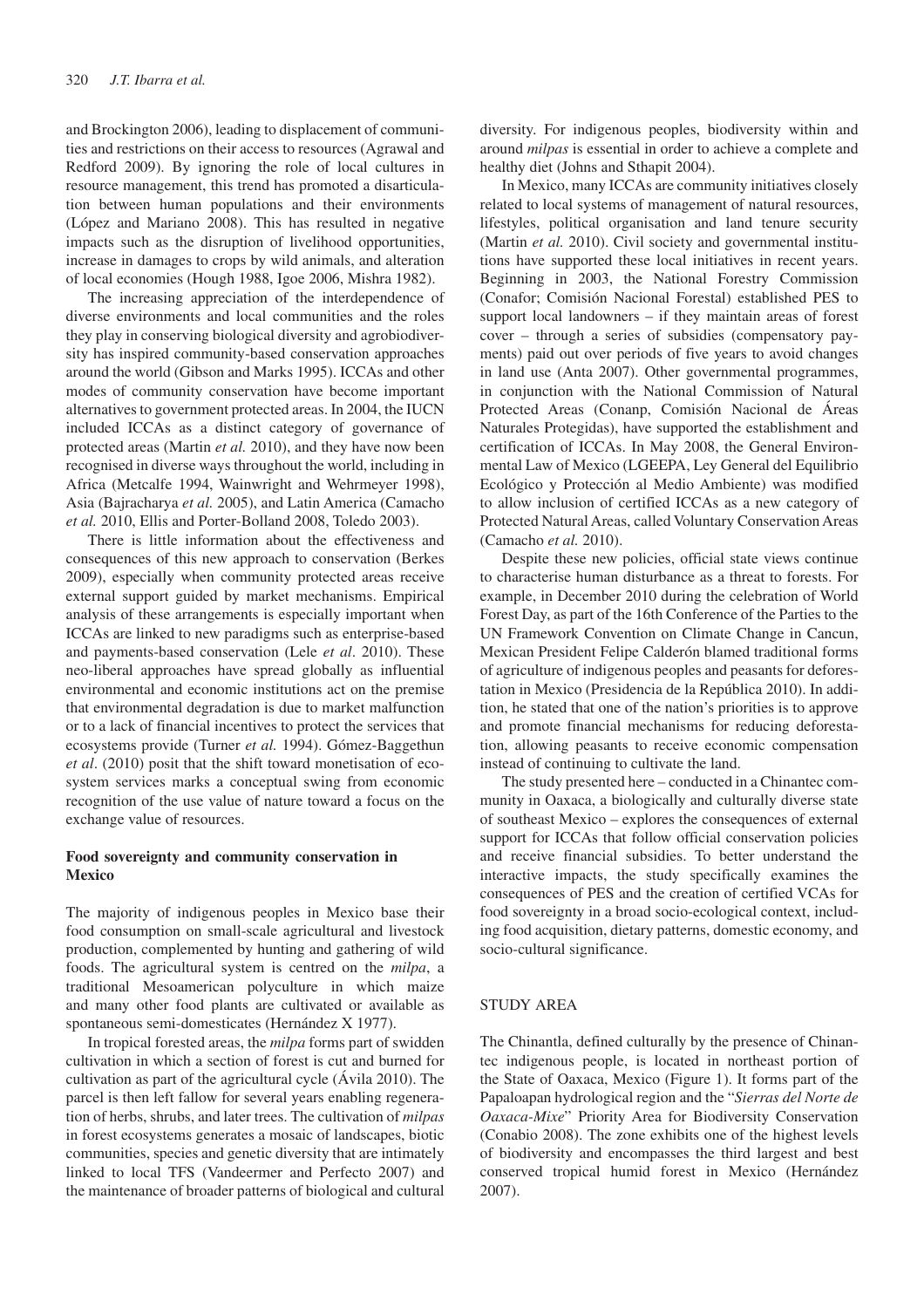FIGURE 1 *Map of Mexico, showing the State of Oaxaca (in gray). Study area was located in the Chinantla area (black dot; 17°33*′*N 95°31*′*W) of Oaxaca*



The study took place in Santiago Tlatepusco, a Chinantec community of 591 residents<sup>1</sup> who have a communal territory of 5 928 ha located between 250 and 2 800 m of elevation in the Municipality of San Felipe Usila. The territory encompasses a mosaic of different habitat types including tropical evergreen, cloud and pine-oak forests, active swidden agricultural areas, coffee plantations, and secondary vegetation (GeoConservación 2006). There are approximately 536 vertebrate species, including jaguar, jaguarondi, margay, tapir, owls, woodpeckers, toucans and other fauna, most of them endemic to Mesoamerica and some rare and endangered (Martin 1996). In addition, there are hundreds of plant species that have not yet been fully inventoried.

Residents combine the *milpa* agricultural system with agroforestry (including shade coffee plantations), extraction of non-timber forest products, subsistence hunting, fishing and, recently, fish production in ponds (Pérez *et al*. 2006). The *milpa* system allows the integration of cultivation of maize, beans, chilli, manioc and squash, among other species, with the collection of other edible plants that complement local diets (Anta and Mondragón 2006). Hunting of birds and mammals in *milpas*, fallow fields and forests, along with fishing, has historically been the main animal protein source in the Chinantla (Weitlaner and Castro 1973).

Santiago Tlatepusco is part of the Regional Committee for Chinantla Alta Natural Resources (CORENCHI), an organisation comprised of six Chinantec communities formed in 2004 by a regional accord with the objective of improving natural resource control, strengthening conservation efforts

and obtaining more economic benefits from resource management (Bray *et al.* 2008, Mondragon n.d., Pérez *et al.* 2006).

Between 2003 and 2006, the communities conducted community territorial planning with the help of a nongovernmental organisation, which subsequently advocated for a revision of community-level statutes concerning natural resource use and management and the demarcation of different land use zones, including conservation areas to protect biodiversity and ecosystem health (Martin *et al.* 2010).

Large expanses of well-conserved cloud forest and tropical rainforest in the CORENCHI communities are *prima facie* evidence of the adequacy of traditional management practices. As in other parts of the Chinantla (Robson 2009), there has been reduced agriculture and increased fallow forest in Santiago Tlatepusco over the last twenty years (Edward A. Ellis, personal communication, May 16, 2011), a trend not readily attributable to community conservation efforts alone. Because the area is relatively isolated due to limited communication facilities and poor accessibility (Pérez *et al*. 2006), there is no broad commercialisation of bush meat, non-timber forest products or timber species at present (Anta *et al.* 2008), although some small-scale local trade exists. In 2004, Conanp officially certified the communities' conserved areas, promising increased visibility, financial support, and certification of agricultural and non-timber forest products. The certified area included 4 300 ha in Santiago Tlatepusco, putting 72.5% of the communal lands under protection. The community obtained its certification at the same time as three others belonging to CORENCHI, giving a combined area of 22 148 ha certified in 2004 for the four communities.

Processes of community conservation were further supported by Conafor's programme of payment for hydrological environmental services (PES-H), financed by the World Bank (McAfee and Shapiro 2010). The communities were able to access these funds because of the hydrological value of the Chinantla, one of the areas of highest rainfall in the country. Its watersheds benefit many rural and urban areas in the State of Oaxaca, as well as the hydroelectric and other diverse manufacturing industries (Mondragon n.d.).

In 2004, Santiago Tlatepusco submitted 1 969 ha for PES-H, for which Conafor approved 3 938 000 MXN (345 349 USD at the 2004 average exchange rate) for a period of five years (Conafor 2004). In 2007, the community submitted a proposed expansion of the PES-H area that included an additional 853 ha, leading to approval by Conafor of a second payment of 1 401 311 MXN (129 392 USD at the 2007 average exchange rate) for another full five-year period. Finally, in 2009 they recommitted 1 716 ha of the original assigned area to extend the PES-H for an additional five-year period, receiving in exchange 3 786 171 Mexican pesos (294 415 USD at the 2009 average exchange rate). In sum, a total area of  $2822$  ha  $-47.6\%$  of communal lands – are covered by PES-H payments, totalling \$769 245 at the

<sup>1</sup> Demographic statistics from the Centre for Rural Health of Santiago Tlatepusco, belonging to Health Jurisdiction Nº3 of Tuxtepec, Health Services of Oaxaca, Mexico.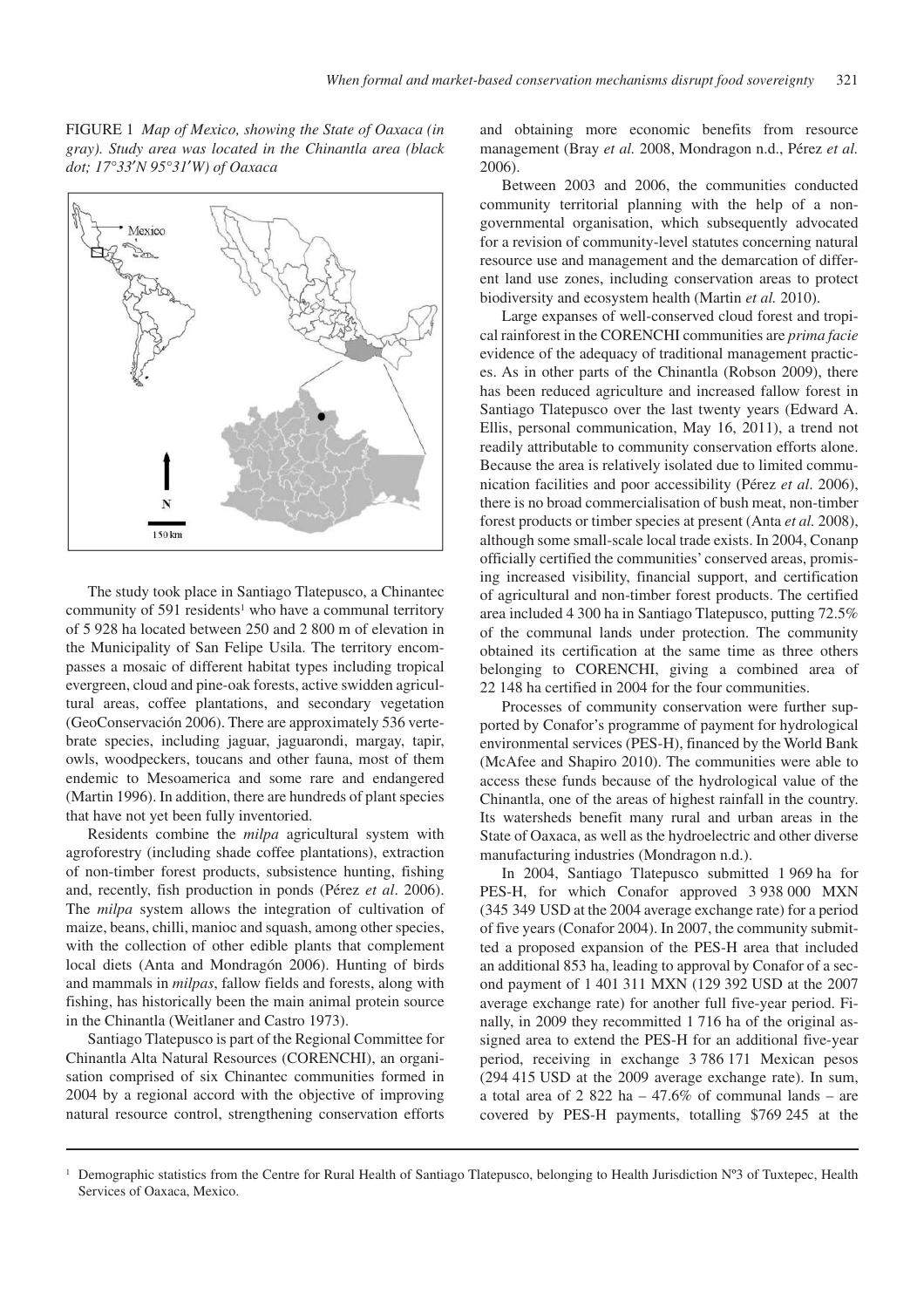summed average exchange rates. To receive these funds, the community – and others in CORENCHI – agreed to maintain vegetation cover, avoid land use change (including conversion to grazing) and pollution in the conserved area, as well as to monitor the territory over time (Conafor 2010, Mondragón n.d.). In Santiago Tlatepusco, these measures were incorporated into a restrictive agreement that prohibits a broad range of activities in the community conserved areas, including: (a) deforestation or damage to vegetation for agricultural, animal husbandry or other purposes; (b) hunting; and (c) extraction of any plants, animals, fruits seeds, or wood.

Most of the payments (97.5%) received are divided among community members and their families, and the other portion (2.5%) has been used for CORENCHI activities and infrastructure (Anta *et al.* 2008). Each family receives an average PES contribution of US \$1.48/day, or US \$44.40/month, equivalent to 27.2% of the basket of consumer goods per year across the four communities (Mondragon n.d.).

# **METHODS**

**Methodological considerations**: The ideal way to determine the presence of cultural changes is through diachronic analysis in which socio-ecological phenomena from two different time periods – such as before and after a particular intervention – are directly compared (Balée 1994). As no systematic data on food sovereignty are available from before the advent of the establishment of PES and certification of VCAs, research relied on asking informants to recall the time prior to the PES and VCA programmes, an indirect means for documenting changes in the recent past.

By maximising the number of people interviewed and triangulating information collected through diverse methods, substantial data were collected on how these initiatives have affected the community. Methods included participant observation, informal interviews and semi-structured interviews, which are among the best ways to learn about common and divergent perspectives held by community members (Bernard 2005). In addition to these approaches, formal elicitation techniques such as freelist exercises and structured interviews were used to examine patterning of environmental knowledge (Puri 2011a) and then interpret if these patterns are attributable to the aforementioned conservation initiatives.

**Free Prior informed consent (FPIC):** Following best practice as defined by professional codes of ethics and international conventions – including the United Nations

Declaration on the Rights of Indigenous Peoples – FPIC was obtained from local authorities and the General Assembly of the community after explaining the scope of the project, and clearly stating the potential benefits and risks of our presence and proposed study. This built on community research agreements established with the Global Diversity Foundation, an international non-governmental organisation which has been active in the communities since 2008. Additional consent, rapport and willingness to participate in the study were gained after participating in diverse community events and work activities.

Participant observation: Participant observation (Puri 2011b) was conducted in the community between 2008 and 2011. Participation in community events and agricultural activities included firewood gathering, sowing, weeding, measuring agricultural productivity, identification of pest damage, participatory mapping, and community labour (*tequio*). Informal interviews were carried out during these activities with individuals or groups of people, with a total interaction of over 150 individuals (Table 1). Notes relevant to the research were made during these conversations and later developed in field notes recorded daily (Bernard 2005).

While the researchers were working in the community, local authorities arranged for them to have three meals per day with different families on a rotating basis. Families were encouraged to serve foods eaten daily and not to prepare special dishes, as is customary when receiving visitors. In order to assess household dietary patterns, the ingredients of every dish given to researchers were recorded during two months. These data were compared with statements by community members about dietary patterns at the household level (White *et al.* 2005).

**Freelists:** Women (n=30) were asked (in Spanish or Chinantec) to freelist the most common foods available in the household (Atran *et al*. 2002) in order to elicit information about household diets. Later, *Smith's index of saliency* (Smith's S), which is based on order and frequency of mention of items on a freelist, was used to measure the relative importance of the foods (Smith 1993). The index predicts that foods mentioned first and most frequently are more salient and, therefore, more important to individual women, as compared to foods mentioned last and least often (Smith 1993, Smith and Borgatti 1997).

**Semi-structured and structured interviews:** An interview question set was designed and piloted with a subsample of

TABLE 1 *Breakdown of informants according to major subsistence occupation, age, and gender*

| <b>Method</b> used                           |           | Number of participants Major subsistence occupation                          | Age range | <b>Gender</b>                     |
|----------------------------------------------|-----------|------------------------------------------------------------------------------|-----------|-----------------------------------|
| Informal interviews                          | $\pm$ 150 | Farmers, hunters or ex-hunters and<br>local authorities                      | $16 - 55$ | $\pm 100$ male<br>$\pm$ 50 female |
| <b>Freelists</b>                             | 30        | Farmers and housewives                                                       | $20 - 46$ | All female                        |
| Semi-structured and<br>structured interviews | 76        | Farmers, hunters or ex-hunters, local<br>authorities and traditional healers | $18 - 59$ | 21 female<br>55 male              |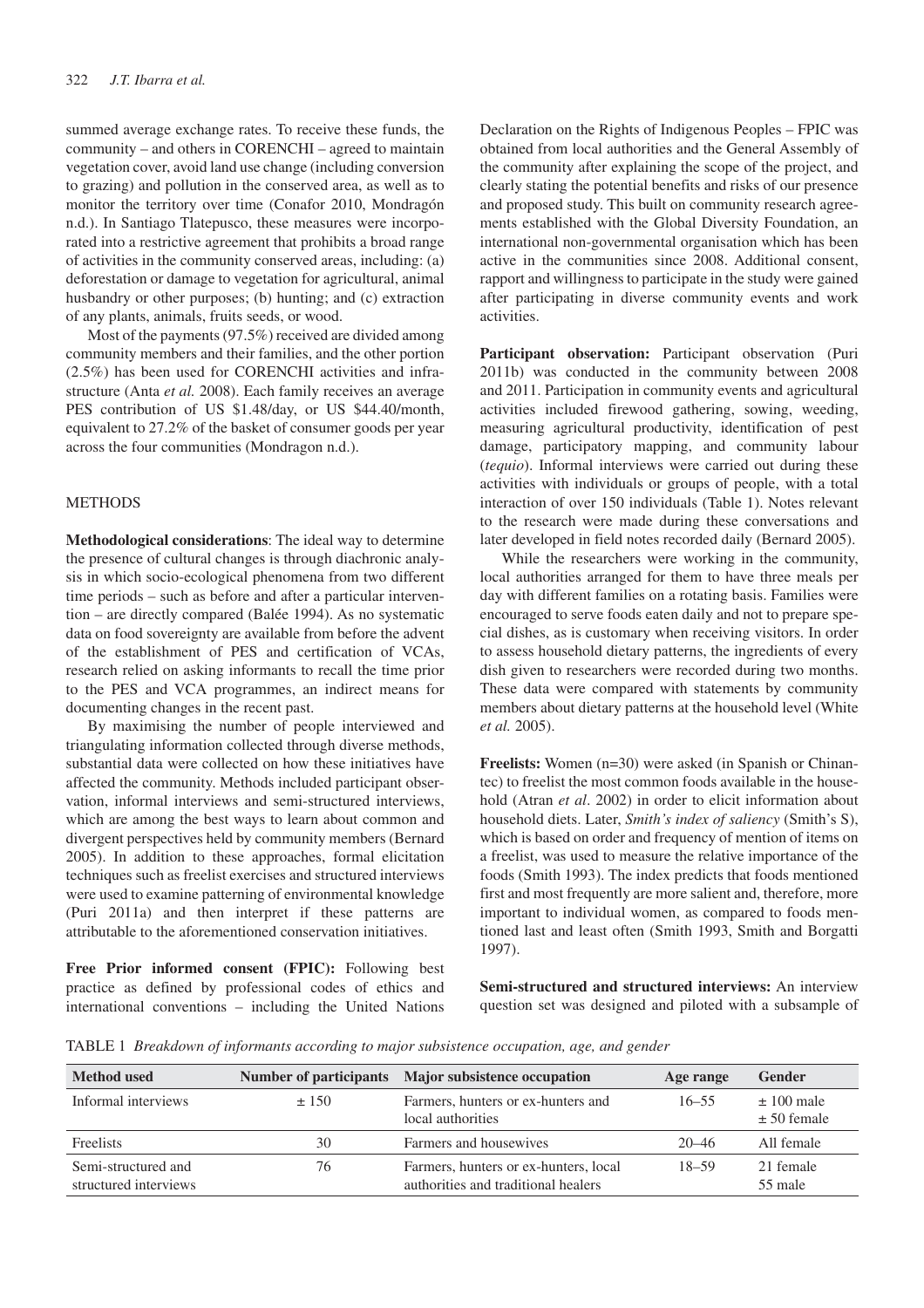people from the villages (n=20) allowing researchers to minimise the possibility of errors in the data in later interviews (Bernard 2005, White *et al.* 2005). Afterwards, the interview was applied at the household level with married women and men (n=76; Table 1). Interviews consisted in a first semi-structured part of open-ended questions, and a second structured part of pre-determined questions. Together they revealed socio-economic information, dietary patterns, meat consumption, agricultural practices, productivity and pest species, foraging knowledge and attitudes towards conservation initiatives (Ibarra 2010).

# RESULTS

**Diet overview:** Women mentioned a total of sixty-two common foods in the freelist exercises. Ranked by Smith's S, black beans, rice, noodles and chicken were the most salient foods currently consumed. Among mentioned meat resources, game animals such as the collared peccary, nine-banded armadillo, red brocket deer, and white-nosed coati were mentioned, but rarely. Meat from domestic animals, such as chicken, steak and pork, showed greater saliency than game (Appendix 1).

The most salient items were regularly consumed by families, as noted during participant observation. Based on meals actually consumed by local families, hand-made tortillas of maize were present in 99% of meals, including breakfast, lunch and dinner. As noted in Figure 2, black beans (39%) were the second most consumed, followed by onions (37%), hen's eggs (33%), tomatoes (29%), noodles (25%), and rice

(18%). The main animal protein sources consumed were hen's eggs  $(33\%)$ , chicken  $(15\%)$ , ray-finned fish  $(0.07\%)$  and canned tuna fish (0.02%). Armadillo, pork and canned herring occurred at a frequency of only 0.01% (Figure 2).

Purchased items were slightly more commonly consumed than foods locally obtained (Figure 3). As confirmed during participant observation, less than half of the most salient food items (such as black beans, squash vine, chayote fruits, nightshade and chayote vine) are still gathered or produced – including in small home-gardens – by local farmers. Of the animal protein sources consumed during participant observation, only chicken and ray-finned fish are locally produced, and armadillo is hunted. Several villagers have stopped raising poultry because of increased frequency of disease, especially during the dry season. Buying of hen's eggs and chicken – and almost all other meat sources – has increased.

Both men and women reported a change in the consumption of meat. Men stated that meat consumption has decreased from  $1.75 \pm 0.89$  times/week before the hunting ban, to 0.83  $\pm$  0.41 after the ban. Women reported a change from 1.50  $\pm$ 0.71 to  $1.10 \pm 0.32$  times/week. Aggregated figures showed a perceived change from  $1.61 \pm 0.78$  to  $1.00 \pm 0.37$  times/week (Figure 4). In order to improve animal protein consumption, ray-finned fish production is increasing. Several families engage in this complementary activity, although the high cost of pellet fish food limits further expansion of fish farming.

During interviews, 90% of informants noted that the consumption of previously common food items has decreased after the implementation of the PES and VCA programmes. Although these changes were attributed the new conservation initiatives and financial subsidies, many respondents noted

FIGURE 2 *Frequency of food items present in meals (n=87) consumed during two months with different families one Chinantec community. Black bars show the four most salient foods, according to the Smith's Index of Saliency (Smith'S), currently used among Chinantecs (based on freelists). Black arrows show the animal protein sources consumed (note that hen eggs were the most important animal protein source consumed, and the others were never present in more than 15% of meals). Dashed arrow shows the only game meat (nine-banded armadillo), consumed once, among the meals documented*